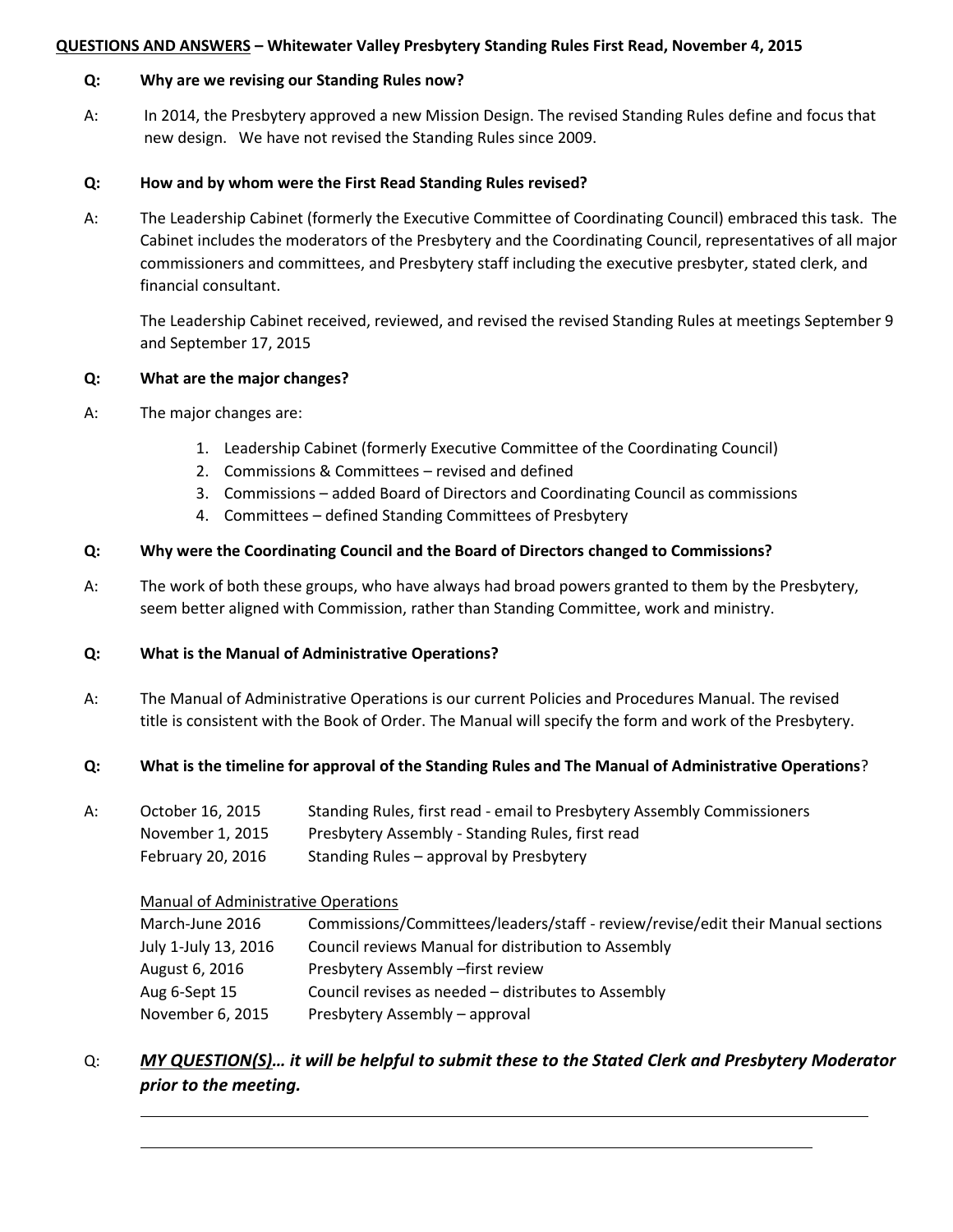*Whitewater Valley Presbytery November 4, 2015*

#### *STANDING RULES FIRST READ*

**These first read Standing Rules has been revised/edited by the Leadership Cabinet (formerly the Executive Committee of the Presbytery) during two meetings September 9 and 17.** 

**The Coordinating Council reviewed the Standing Rules October 7, 2015 recommending/approval they be submitted to the Presbytery Assembly as a first read.** 

**-----------------------------------------------------------------------------------------------------------------------------------**

### **PRESBYTERY OF WHITEWATER VALLEY Standing Rules Index**

- 1. Statement of Mission
- 2. General Provisions
- 3. Membership
- 4. Meetings
- 5. Officers
- 6. Staff
- 7. Leadership Cabinet
- 8. Commissions of the Presbytery
	- 9. Board of Directors
	- 10 Commission of the Coordinating Council
	- 11 Commission on Ministry
	- 12 Commission on Preparation for Ministry
	- 13 Permanent Judicial Commission
	- 14 Special Commissions
- 15. Committees of the Presbytery
	- 16 Finance Committee
	- 17 Committee on Representation
	- 18 Personnel Committee
	- 19 Session Records Review Committee
	- 20 Committees for Special Service
- 21. Commissioners to Higher Governing Bodies
- 22. The Manual of Administrative Operations
- 23. Amendment of the Standing Rules
- 24. Suspension of the Standing Rules
- 25. Review of the Standing Rules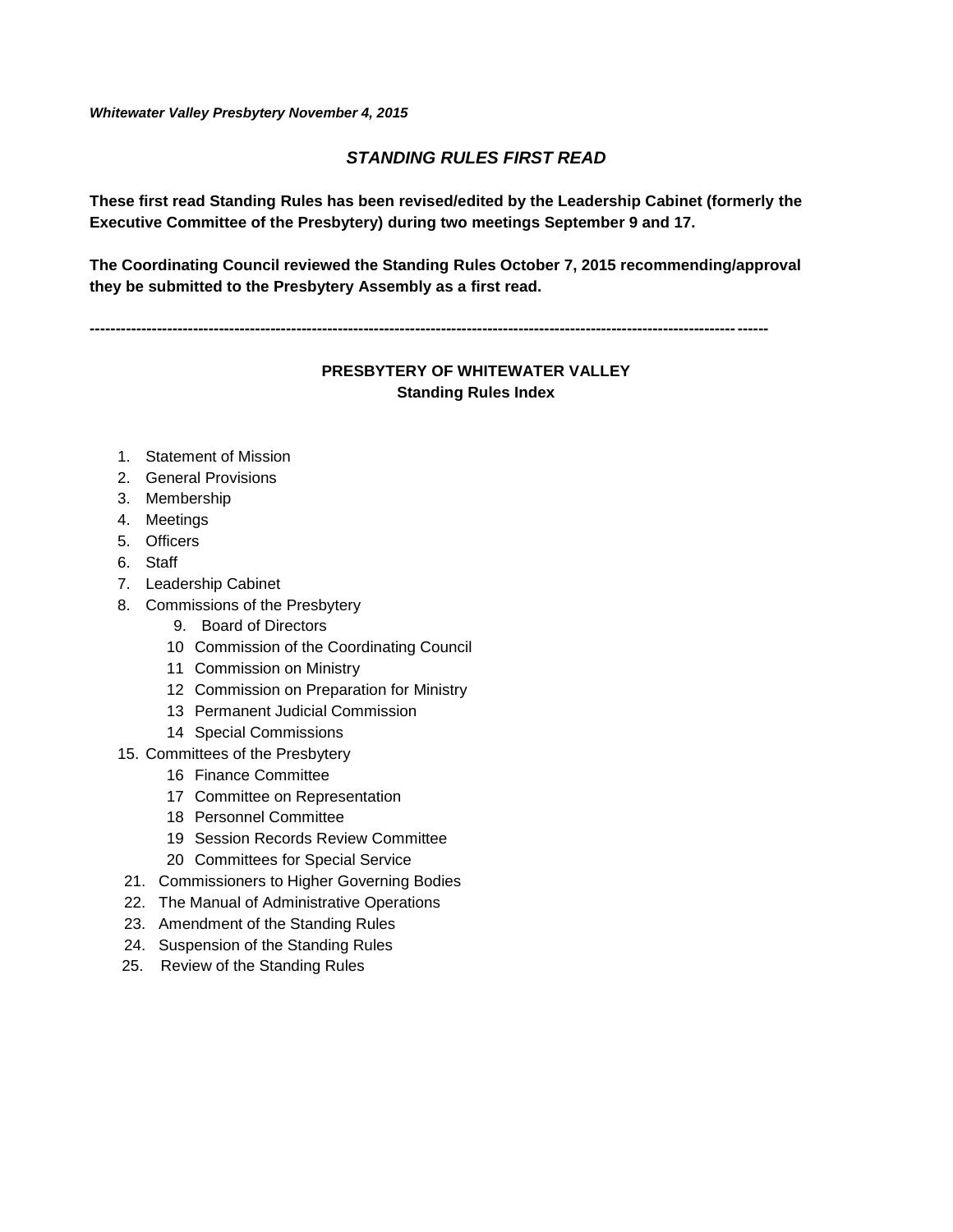#### 1 **STATEMENT OF MISSION**

1.1 God calls Whitewater Valley Presbytery in covenant relationship with the Holy Spirit to Connect, resource, and empower disciples in Christ's name.

#### 2 **GENERAL PROVISIONS**

- 2.1 This document shall be known as the Standing Rules of the Presbytery of Whitewater Valley of the Presbyterian Church (U.S.A**.).** The Presbytery is incorporated under the laws of the State of Indiana as Whitewater Valley Presbytery Inc.
- 2.2 The Presbytery of Whitewater Valley is the designated council composed of congregations and teaching elders operating in compliance with the provisions of the *Constitution (Book of Confessions and Book of Order) of the Presbyterian Church (U.S.A.).* The Presbytery of Whitewater Valley is subject to the government and discipline of the Synod of Lincoln Trails (or its successor) and the General Assembly of the Presbyterian Church (USA) (herein referred to as PCUSA).
- 2.3 These Standing Rules are created by the action of the Presbytery of Whitewater Valley as authorized by the *Constitution of the Presbyterian Church (U.S.A.).* Should any provision of the Standing Rules be in conflict with that Constitution, the Constitution shall prevail. The Presbytery shall provide any additional governance as may be required or appropriate and delegate any power permitted by the Constitution.
- 2.4 The Presbytery shall include all particular churches of the Presbyterian Church (U.S.A.) within the geographic boundaries of the Presbytery.

The Presbytery shall conduct its business under the conditions of the *Book of Order* G-3.0105 and G-3.03.

#### 3 **MEMBERSHIP**

- 3.1 The Presbytery includes the congregations, teaching elders on the Roll of the Presbytery, and ministries under its care and jurisdiction.
- 3.2 A Commissioned Ruling Elder in active service to a Presbytery congregation or other authorized ministry shall be enrolled as a member of Presbytery for the duration of service in that particular position.
- 3.3 Sessions shall elect commissioners to the Presbytery, preferably for at least a year, and send a list of those ruling elders to the Presbytery Stated Clerk by January first of each year.
- 3.4 The number of ruling elders to be elected as commissioners for each congregation shall be set by policy and communicated to each member session. At a minimum, each session shall elect one commissioner.
- 3.5 All efforts shall be made to maintain a numerical parity of teaching elders and ruling elder commissioners.
- 3.6 Ruling elders who are elected members of the Coordinating Council Commission and Moderators or Vice Moderators of the Presbytery, the Commission on Ministry, and the Commission on Preparation for Ministry are members of the presbytery.
- 3.7 The members of the Coordinating Council Commission and members of the Board of Directors elected by the Presbytery shall constitute the membership of the Corporation of the Presbytery of Whitewater Valley, Inc.
- 3.8 For the purposes of conduction of business, teaching elders and ruling elders from other jurisdictions may be seated as corresponding members at the specific meeting of attendance.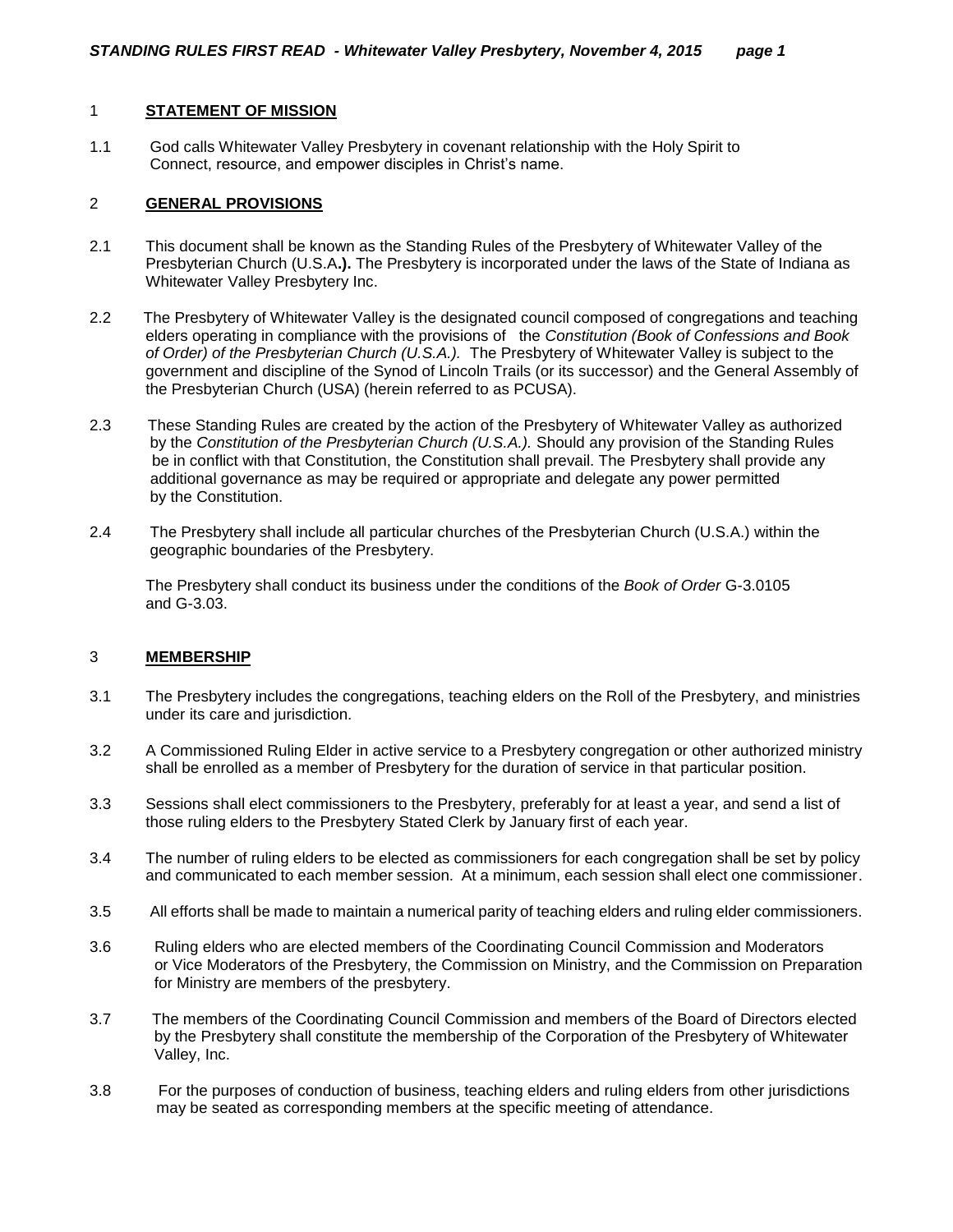#### 4 **MEETINGS**

- 4.1 The meetings of the Presbytery and its related organizations shall be conducted in accordance with *Robert's Rules of Order, Newly Revised* except in cases where the *Constitution* or these Standing Rules provide otherwise. (G-3.0105)
- 4.2. There shall be at least four stated meetings per year. The Leadership Cabinet shall establish the dates, times, and locations for stated meetings of the Presbytery. Those dates will be announced and publicized at the final Presbytery meeting each year.
- 4.3 A quorum for meetings of the Presbytery shall be 20 (twenty) teaching elders present and 20 (twenty) ruling elder commissioners present providing at least 15 (fifteen) churches are represented.
- 4.4 Special meetings may be called by the Leadership Cabinet with ten days notice given to all members. The purpose of the special meeting must be included in the notice. Any two teaching elders and two ruling elders from two different congregations may request a special meeting. Persons requesting a special meeting of the Presbytery may be required to reimburse any incurred expenses.
- 4.5 All meeting notices shall be communicated by mail or electronically and posted on the Presbytery website.
- 4.6 The details of, and docket for, Presbytery meetings shall be determined by the Leadership Cabinet or its designated representatives, and the Stated Clerk. A draft docket shall be distributed ten days prior to the meeting by the Stated Clerk.
- 4.7 A member of the Presbytery is either present at a meeting or absent. There are no proxy votes.
- 4.8 Any Presbyterian who is a member of a congregation within the geographical boundaries of the Presbytery of Whitewater Valley is encouraged to attend Presbytery meetings and may be granted voice to speak upon approval of the body.
- 4.9 For the purposes of voting, the following members have voting privileges:
	- A Teaching Elder as defined in G-2.0502 and G-2.0503
	- A Ruling Elder elected commissioner from a congregation within the Presbytery
	- A Commissioned Ruling Elder serving a congregation or other approved commission
	- All elected members of the Coordinating Council Commission
	- All members of the Leadership Cabinet
	- A Ruling Elder who is serving as Moderator or Vice Moderator of the Presbytery's Commission on Ministry or Commission on Preparation for Ministry
	- A Ruling Elder who is the President or Vice President of the Board of Directors
	- A Ruling Elder who is a past Moderator of the Presbytery
	- A Ruling Elder who is a Certified Christian Educator

Corresponding members and visitors may be given voice but not vote upon approval of the body.

- 4.10 Minutes of each meeting shall be recorded by the Stated Clerk (or designated representative) and copies posted on the Presbytery's website. Formal review and approval for the minutes shall be conducted by the Coordinating Council Commission.
- 4.11 If the Stated Clerk cannot be present at a meeting, a pro tempor clerk shall be elected by the Presbytery.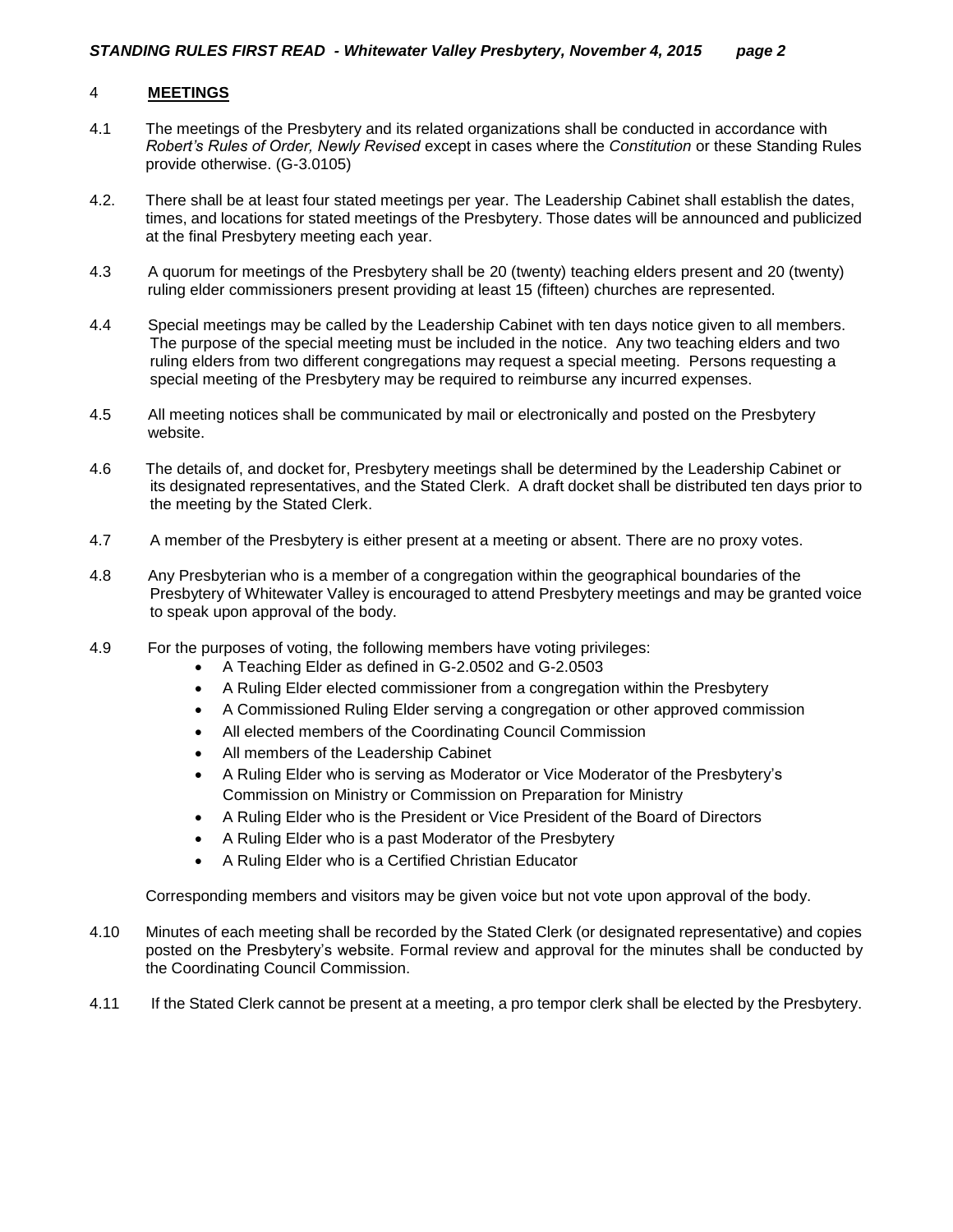#### 5 **OFFICERS**

- 5.1 Those eligible to serve as an elected officer of the Presbytery shall be a teaching elder, ruling elder, or commissioned ruling elder in active service. Ruling elders shall be members in good standing of a constituent church. Teaching elders who are not serving a congregation in a pastoral roll shall be affiliated with a constituent church. The guidelines of unity and diversity as defined in F-1.0403 shall be followed in the selection of nominees for the office. The terms of office will begin immediately upon installation, ordinarily the last stated Presbytery meeting of the calendar year.
- 5.2 Nominations for each officer of the Presbytery shall be made by the Committee on Representation with the election process and procedures specified in the Manual of Administrative Operations.
- 5.3 Any ruling elder elected to service as a Presbytery officer is enrolled as a member of the Presbytery for the duration of his or her term in office and need not be simultaneously a commissioner from a congregation.

#### 5.4 Moderator

The term shall be one year immediately following one year as Vice Moderator and shall be ineligible for immediate succession after having served for a full term of one year. The Moderator shall:

- be the presiding officer at Presbytery meetings;
- prepare the final docket with the assistance of the Stated Clerk;
- represent the Presbytery at official functions including ordinations and installations;
- visit member congregations within the Presbytery;
- serve as Moderator of the Leadership Cabinet;
- serve as a member of the Coordinating Council Commission
- serve as a member of a response team for critical Presbytery emergencies and actions;
- perform other duties integral to the functioning of the Presbytery.

#### 5.5 Vice Moderator

The Vice Moderator shall be installed to the office of Moderator after a one year term as moderator-elect (Vice Moderator) and shall be ineligible for immediate succession after having served for a full term of one year.

The Vice Moderator shall:

- prepare for the office of Moderator by being trained in the skills of parliamentary procedure, the polity of the Presbyterian Church (U.S.A.) and the organizational functions of the Presbytery.
- become familiar with the responsibilities and activities of the other committees within the Presbytery as well as the duties of the Stated Clerk and Executive Presbyter;
- perform the duties of the Moderator in the absence of the Moderator or when requested by the Moderator;
- serve as a member of the Leadership Cabinet and the Coordinating Council Commission
- perform other duties integral to the functioning of the Presbytery as requested.

#### 5.6 Stated Clerk

- 5.6.1 The Stated Clerk shall be a teaching or ruling elder within the Presbytery, *Book of Order* G-3.01014
- 5.6.2 Perform those responsibilities mandated in the *Book of Order* G-3.0104 as well as those functions stipulated in Presbytery's Manual of Administrative Operations.
- 5.6.3 The Presbytery shall elect the Stated Clerk for a three-year term and may be re-elected for successive terms.
- 5.6.4 The Stated Clerk may appoint one or more assistants as needed including a recording clerk to record and prepare the official minutes for Presbytery meetings.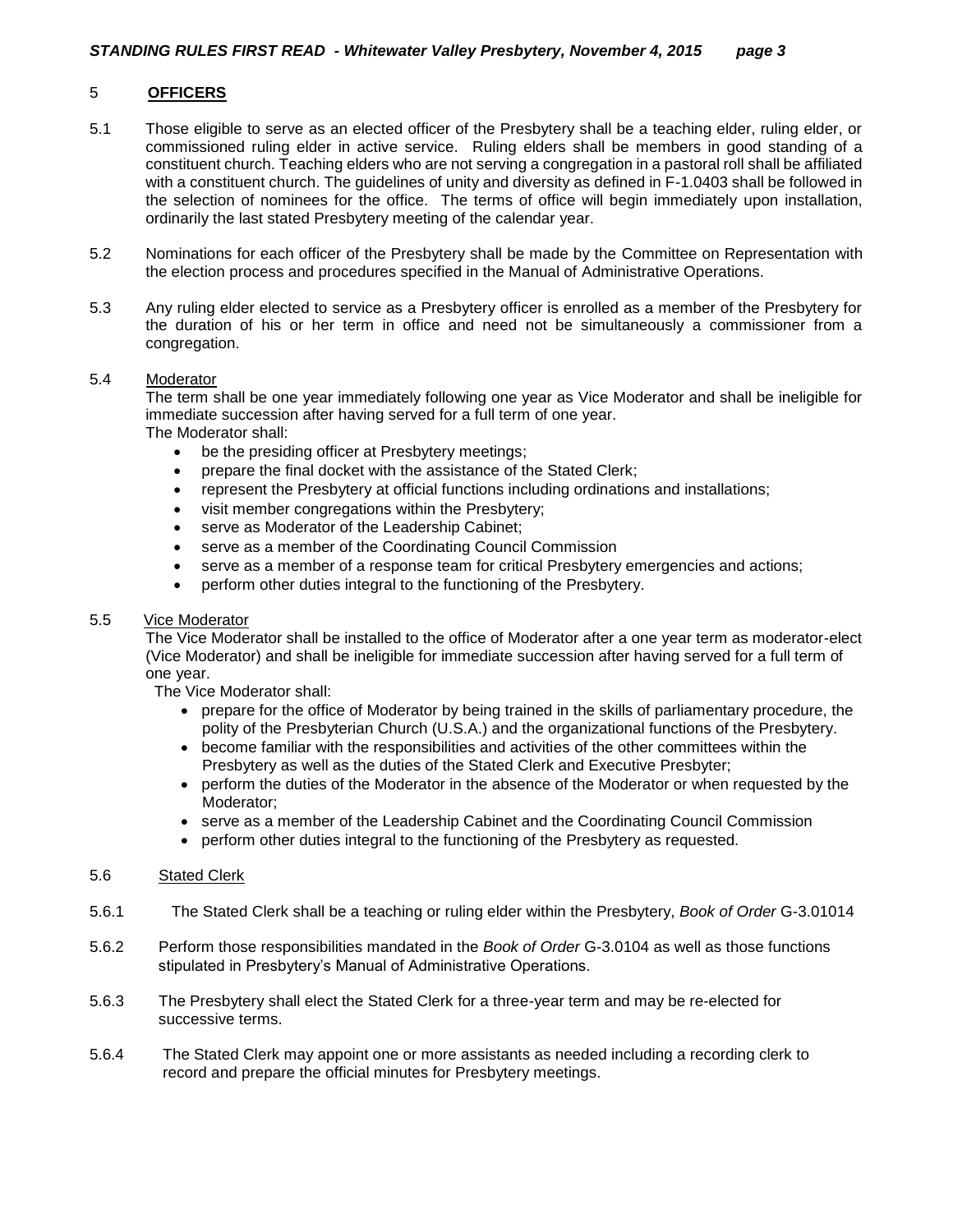#### 5.7 Treasurer

- 5.7.1 The Treasurer shall be a member of Presbytery or a constituent church of Presbytery.
- 5,7.2 The Treasurer shall be elected to a three year term and may be re-elected for successive terms.
- 5.7.3 The Treasurer shall perform the functions and responsibilities stipulated in Presbytery's Manual of Administrative Operations.

#### 6 **STAFF**

- 6.1 The Presbytery may employ professional staff as it deems necessary. The Personnel Committee shall recommend to the Presbytery, through the Coordinating Council Commission, the need for professional staff. They shall present a staffing rationale, salary recommendations, and a position description. When approved by the presbytery, these positions shall continue until the Personnel Committee recommends elimination of the position.
- 6.2 Temporary contract positions may be created by the Coordinating Council Commission and/or the Personnel Committee as stipulated in the Personnel Policies.

#### 7 **LEADERSHIP CABINET**

- 7.1 The Leadership Cabinet is responsible for the coordination and communication amongst the major committees, commissions, and staff within the Presbytery to ensure all functional units receive effective support and assistance to carry out the mission and ministries of the Presbytery.
- 7.2 The composition, responsibilities, and functions of the Leadership Cabinet shall be specified by the Manual of Administrative Operations and as authorized by the action of the Presbytery.

#### 8 **COMMISSIONS OF THE PRESBYTERY**

- 8.1 Commissions shall consist of at least five (5) members of Presbytery or members of constituent churches within Presbytery, with no fewer than two (2) teaching elders and (2) ruling elders.
- 8.2 A commission quorum shall be a majority of its membership.
- 8.3 Each commission shall have a clear charge from the Presbytery that specifies their authority to act as the Presbytery, and the actions or areas of authority, if any, that are reserved to the Presbytery.
- 8.4 Commissions are directly accountable to the Presbytery for conduction of their duties and responsibilities.
- 8.5 The composition, additional responsibilities, and functions of the commissions shall be specified by the Manual of Administrative Operations and as authorized by the action of the Presbytery.
- 8.6 The Committee on Representation (COR) shall create and present a nominations slate to the Presbytery Assembly, at its final stated meeting of the year, for the following commissions: Board of Directors, Commission of the Coordinating Council, Commission on Ministry, and Commission on Preparation for Ministry. When vacancies occur, nominations may be made at the next stated meeting.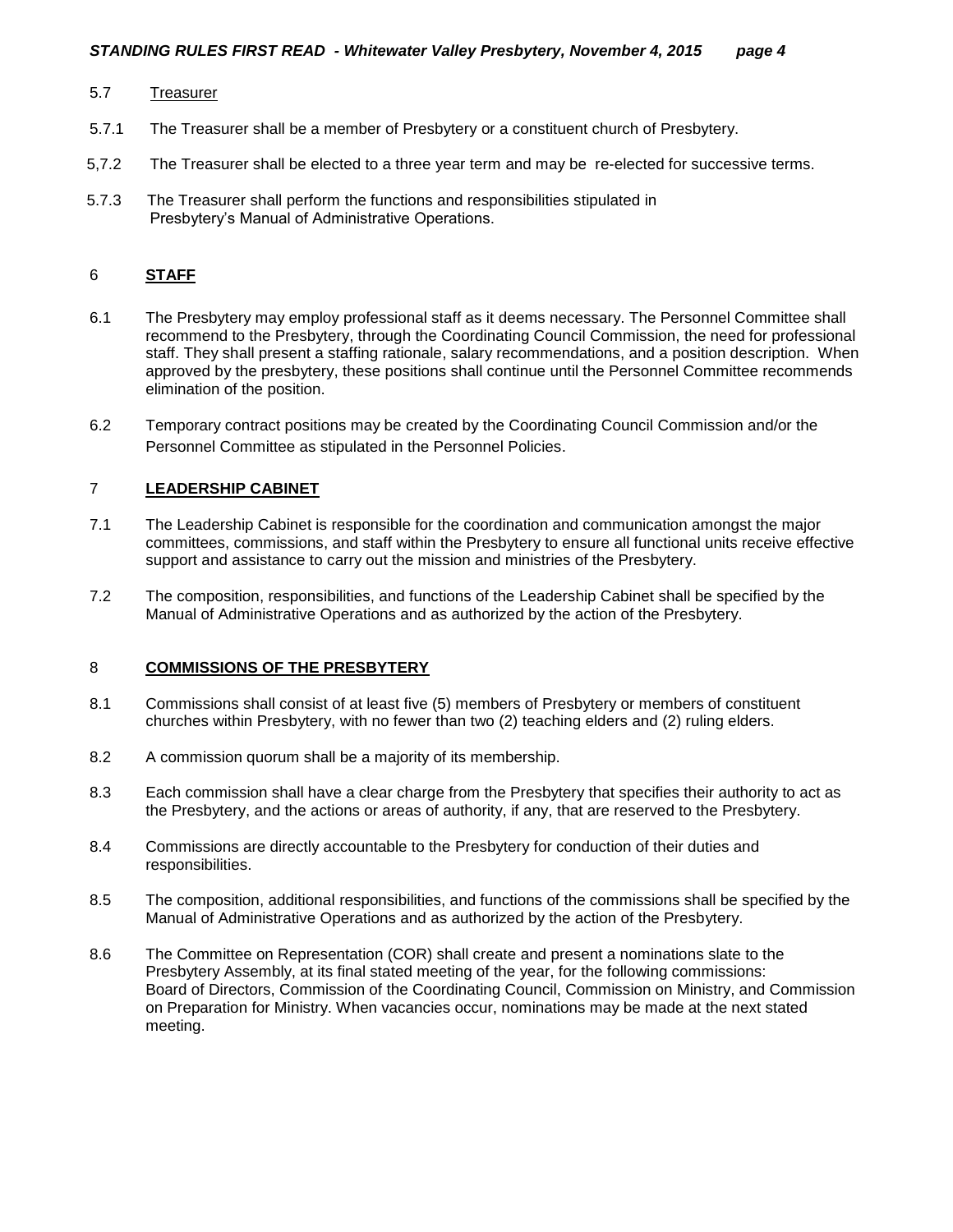#### 9. **Board of Directors**

- 9.1 The Board of Directors shall have the responsibility to receive, hold, encumber, manage, transfer, dispose of, or convey property, real or personal, subject to the review and at the direction and approval of the Presbytery. *Book of Order* G-4.0101
- 9.2. The Board of Directors (BOD) shall consist of members of a commission of Presbytery as designated in the Manual of Administrative Operations, all of whom shall be members of Presbytery or a constituent church of the Presbytery, and the commission members and its moderator shall be elected by the Presbytery.
- 9.3. The Board of Directors shall meet at least twice a year, as part of a regular meeting, or in a special meeting when called by its moderator; or, at the request of two (2) members of the commission; or, when ordered by Presbytery.
- 9.4. The Board of Directors shall provide oversight to all legacies and bequest of all monies and property, real and personal, that may be given, granted, devised, or bequeathed to Presbytery and shall use, manage, and convey the same under the direction and instructions of Presbytery or as specified in the Manual of Administrative Operations.
- 9.6 The Board of Directors, with approval from the Personnel Committee and Presbytery's head of staff, may delegate administrative management and maintenance of documents and records to Presbytery staff.
- 9.7 Additional responsibilities, and functions of the Board of Directors shall be specified by the Manual of Administrative Operations and as authorized by the action of the Presbytery.

#### 10 **Coordinating Council Commission**

- 10.1 The Coordinating Council Commission (CCC) is the administrative body of the Presbytery. It is responsible for the general oversight and evaluation of the programmatic, fiduciary, mission, and outreach work of the Presbytery. The Coordinating Council Commission develops the long range plan for the Presbytery, setting the vision and goals.
- 10.2 The Standing Committees of the Presbytery are under the oversight and administration of the Coordinating Council Commission. These committees conduct their work independently but shall provide recommendations and reports of their activities to the Coordinating Council Commission.
- 10.3 The composition, additional responsibilities, and functions of the Coordinating Council Commission shall be specified by the Manual of Administrative Operations and as authorized by the action of the Presbytery.

#### 11 **Commission on Ministry**

- 11.1 The Commission on Ministry (COM) shall serve as pastor, counselor and advisor to teaching elders, sessions and congregations, ruling elders commissioned to pastoral service, and certified Christian educators in accordance with mandates and provisions of the *Book of Order* G-3.0307.
- 11.2 The composition, additional responsibilities, and functions of the COM shall be specified by the Manual of Administrative Operations.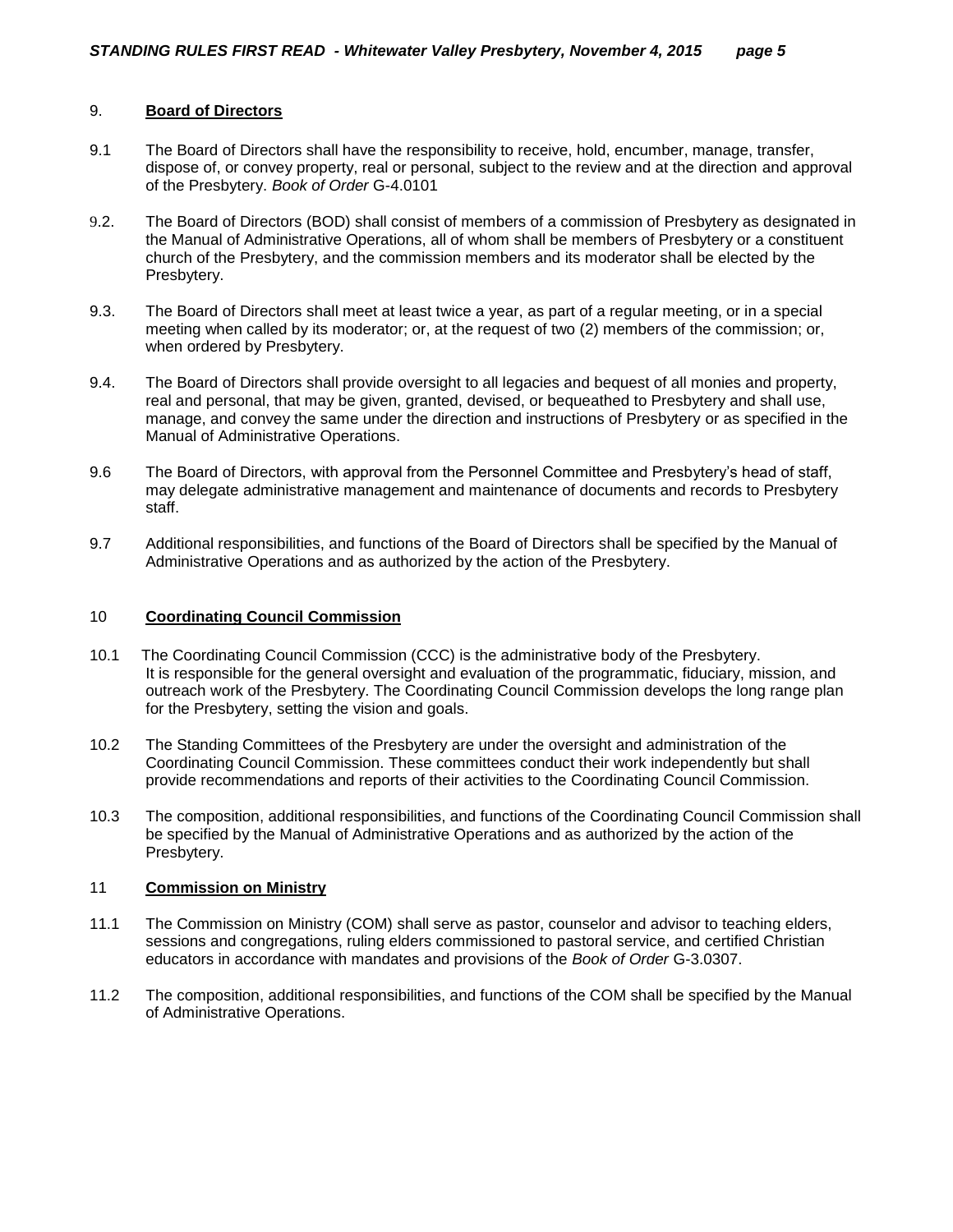#### 12 **Commission on Preparation for Ministry**

- 12.1 The Commission on Preparation for Ministry (CPM) guides, nurtures, and oversees those preparing to become ordained teaching elders in accordance with the mandates and provisions of the *Book of Order* G-2.06 and G-3.30307.
- 12.2 The Commission on Preparation for Ministry shall develop and maintain the process of preparation for becoming a teaching elder, and oversee the preparation of inquirers and candidates.
- 12.3 The composition, additional responsibilities, and functions of the CPM shall be specified by the Manual of Administrative Operations.

#### 13 **Permanent Judicial Commission**

- 13.1 There shall be a Permanent Judicial Commission (PJC) and they shall function according to the rules and provisions of the *Book of Order* D-5.000
- 13.2 The PJC shall function according to the provisions of the *Book of Order* D-5.0000.
- 13.2 The PJC shall be composed of seven (7) members: three teaching elders, three ruling elders, and a seventh member either a teaching or ruling elder. The ruling elder members shall each come from different constituent churches.
- 13.3 The members shall be elected by Presbytery and shall serve a six-year term, subject to provisions of *Book of Order* D-5.0100.
- 13.4 The Stated Clerk shall keep a current roster of those members of the Permanent Judicial Commission whose terms have expired within the past six years and shall follow all the mandates and provisions in the *Book of Order* D.5.0206 b.

#### 14 **Commissions for Special Service**

- 14.1 The Presbytery may elect other commissions for special administrative functions in service of the ministry and mission of the Presbytery.
- 14.2 Specially authorized commissions shall be clearly delineated in the initiating action as to function, funding, duration, and authority.
- 14.3 Commissions may establish sub-committees as needed. Sub-committees have no independent authority to act; are regularly reviewed by the establishing unit; and, are accountable to the unit that established them.

#### 15 **STANDING COMMITTEES OF THE PRESBYTERY**

- 15.1 The Presbytery shall have the following Standing Committees that are accountable to the Coordinating Council Commission:
	- Finance Committee
	- Committee on Representation *Book of Order* G-3.0108a
	- Personnel Committee
	- Session Records Review Committee
- 15.2 The committees required by the Standing Rules may establish their own sub-committee(s) as needed, assigning specific tasks or explorations. Sub-committee(s) are without independent authority, are accountable to and must report regularly to their establishing committee.
- 15.3 A committee quorum shall be a majority of its membership.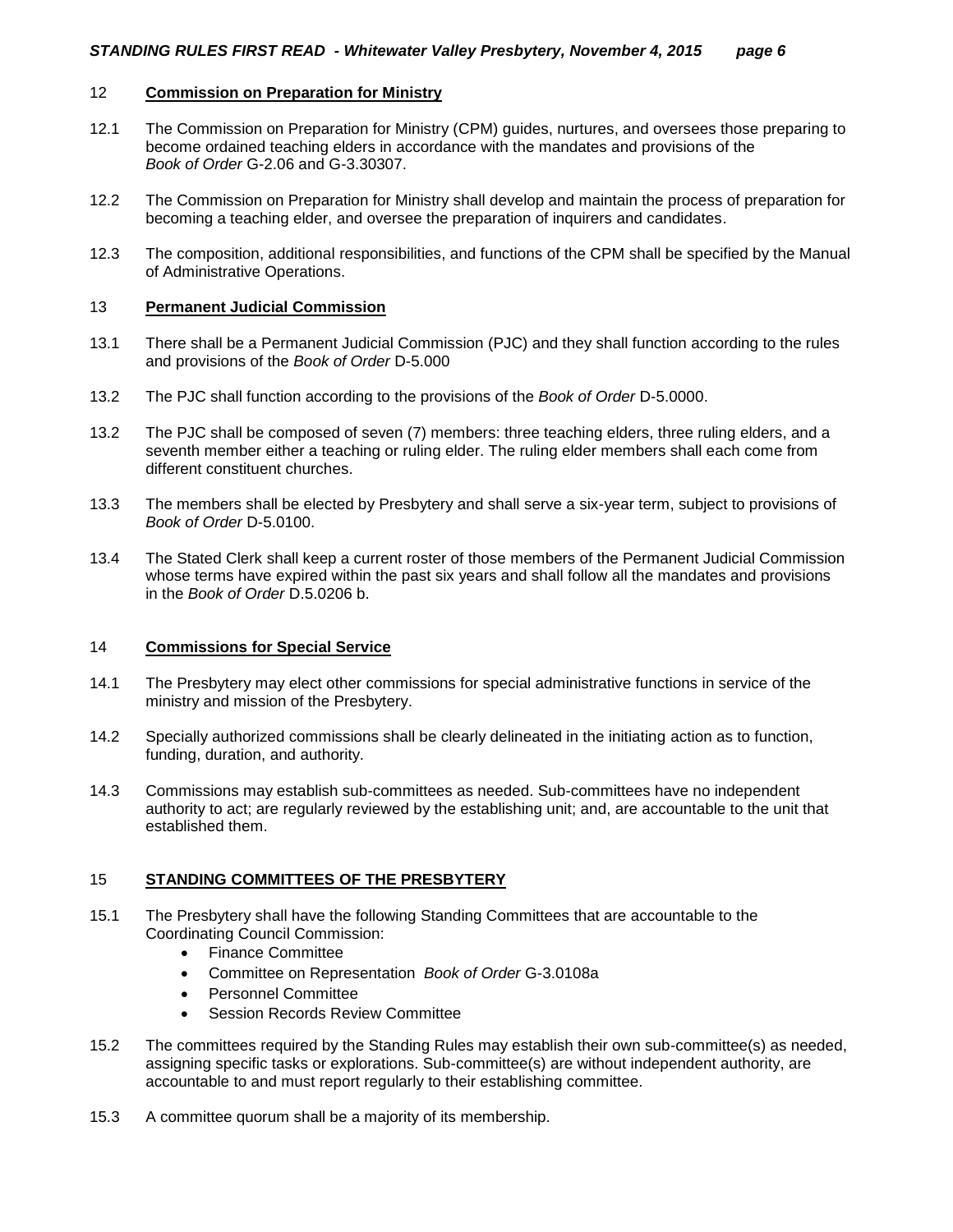- 15.4 The composition, additional responsibilities, and functions of the Standing Committees shall be specified by the Manual of Administrative Operations.
- 15.5. The moderators and members of the Standing Committees shall be elected by the Coordinating Council Commission at their first stated meeting of the year.

#### 16 **Finance Committee**

- 16.1 The Finance Committee shall develop and recommend annual budgets.
- 16.2 The composition, additional responsibilities and functions of the committee shall be specified by the Manual of Administrative Operations.

#### 17 **Committee On Representation**

- 17.1 The Committee on Representation (COR) shall create and present a nominations slate to the Presbytery Assembly, at its final stated meeting of the year, for the following commissions: Board of Directors, Commission of the Coordinating Council, Commission on Ministry, and Commission on Preparation for Ministry. When vacancies occur, nominations may be made at the next stated meeting. Nominations shall reflect the church's commitment to unity and diversity. *Book of Order* F-1.0403
- 17.2 The COR shall create and present a nominations slate to the Presbytery Assembly for commissioners to the General Assembly of the PC(USA) and to the Synod of Lincoln Trails according to the timelines and requirements of those councils and the Presbytery's Manual of Administrative Operations.
- 17.3 The composition, additional responsibilities, and functions of the committee are specified in the Manual of Administrative Operations.

#### 18 **Personnel Committee**

- 18.2 The Personnel Committee's (PC) primary responsibilities are to review and recommend a staffing model and positions for the Presbytery, including salary recommendations.
- 18.3 The composition, additional responsibilities, and functions of this committee shall be specified by the Manual of Administrative Operations.

#### 19 **Session Records Review Committee**

- 19.1 The Session Records Review Committee (SRR) will have the primary responsibility of reviewing annually the record of proceedings and actions of the councils (sessions) of the churches of Presbytery. *Book of Order* G-3.0108 a
- 19.2 The composition, additional responsibilities and functions of the committee shall be specified by the Manual of Administrative Operations.

#### 20 **Committees for Special Service**

- 20.1 Special committees or task forces may be established by Presbytery to fulfill its mission and program. *Book of Order* G-3.0109
- 20.2 Special Committees are accountable to the Coordinating Council Commission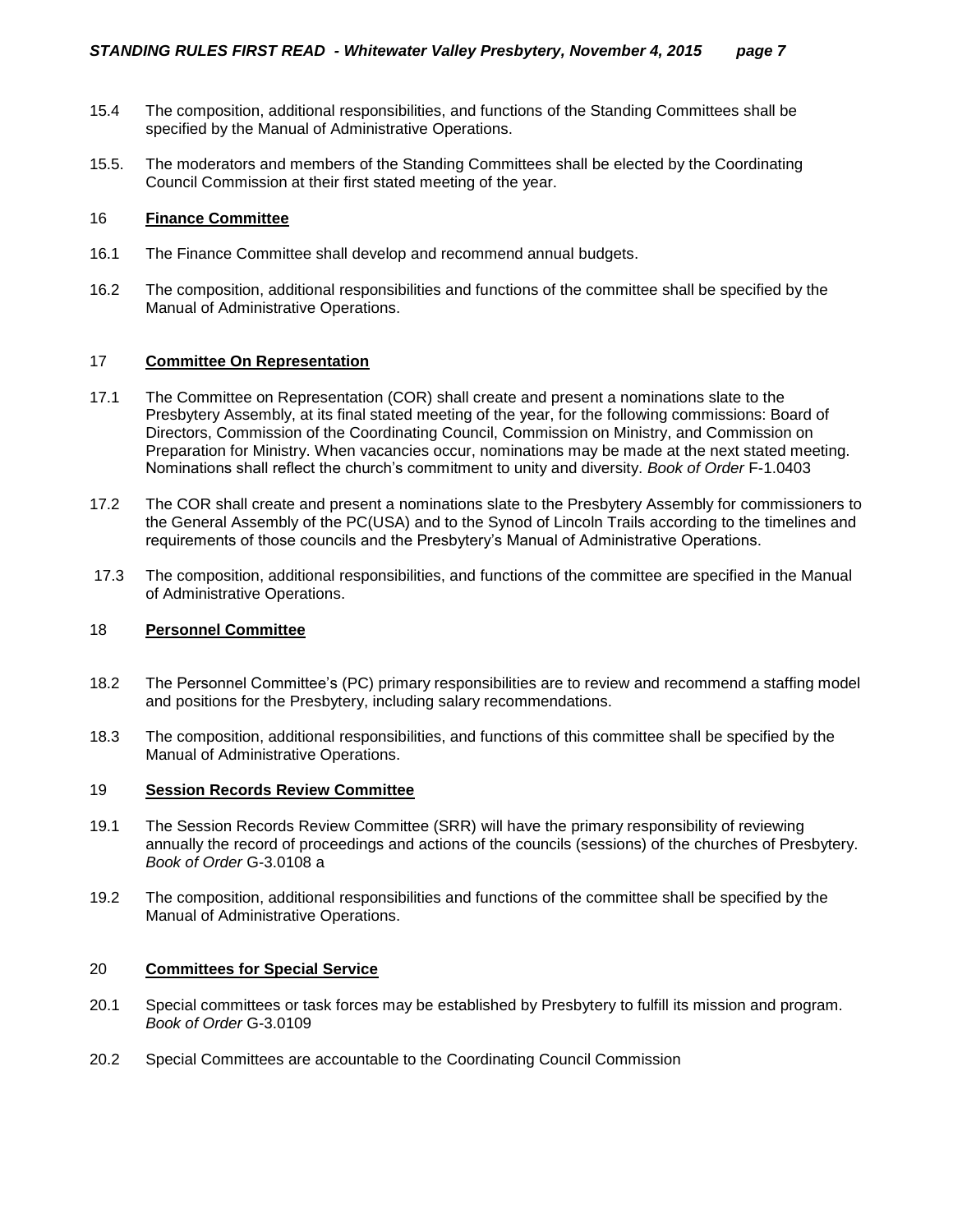#### 21 **COMMISSIONERS TO THE GENERAL ASSEMBLY OF THE PRESBYTERIAN CHURCH (USA) and THE SYNOD OF LINCOLN TRAILS**

- 21.1 Commissioners to the General Assembly shall be elected at Presbytery's last stated meeting in the year prior to a General Assembly meeting. Service as a commissioner is subject to training as offered by the Stated Clerk and the Synod of Lincoln Trails.
- 21.2 Commissioners shall report on actions of the General Assembly at the first stated meeting of Presbytery following the adjournment of the Assembly.
- 21.3 All overtures to and from General Assembly shall be referred to the Presbytery's General Assembly Commissioners for their advice and recommendation.
- 21.4 Commissioners to the General Assembly shall have oversight of bills or overtures, reviewing, recommending, and referring them to the Coordinating Council Commission.
- 21.5 Commissioners to the Synod of Lincoln Trails shall be elected at the Presbytery's last stated meeting or as vacancies require.
- 21.6 Commissioners to the Synod of Lincoln Trails shall report at least annually to Coordinating Council Commission and the Presbytery Assembly.

#### 22 **THE MANUAL OF ADMINISTRATIVE OPERATIONS**

- 22.1 The Presbytery shall maintain a Manual of Administrative Operations for the specification of its policies and procedures. *Book of Order* G-3.0106
- 22.2 The Manual shall specify the form of the work of the Presbytery, enable its effective and efficient operation, and guide the operational nature of its mission and program.
- 22.3 Recommendations for amendments shall be submitted to the Coordinating Council Commission for consideration. The Leadership Cabinet will assure the manual is current.
- 22.4 The Manual may be amended at any stated or special meeting by a majority vote of Presbytery. Particular provisions may be suspended by a majority of Presbytery, unless such suspension conflicts with a provision of the Constitution of the PC(USA).

#### 23 **AMENDMENT AND SUSPENSION OF THE STANDING RULES**

- 23.1 Any commissioner to this presbytery, congregation of this presbytery, or group constituted by this Presbytery or these Standing Rules, may present a proposed amendment at any stated meeting of Presbytery Assembly, or at any meeting specifically called for that purpose. Upon receiving a second, questions and answers are in order, but it shall not be debated at that meeting. The proposed amendment(s) shall immediately be referred to the Coordinating Council Commission for study and recommendation. The text of the proposed change(s) shall be included with the call for the next meeting of the Presbytery.
- 23.2 At its next stated meeting the Presbytery shall hear the report of the Coordinating Council Commission, together with its recommendation either for or against adoption.
- 23.3 Amendments to the language of the proposed amendment shall be governed by *Robert's Rules of Order*.
- 23.4 An affirmative vote of two-thirds of the teaching and ruling elder Commissioners registered at that meeting shall be necessary for adoption.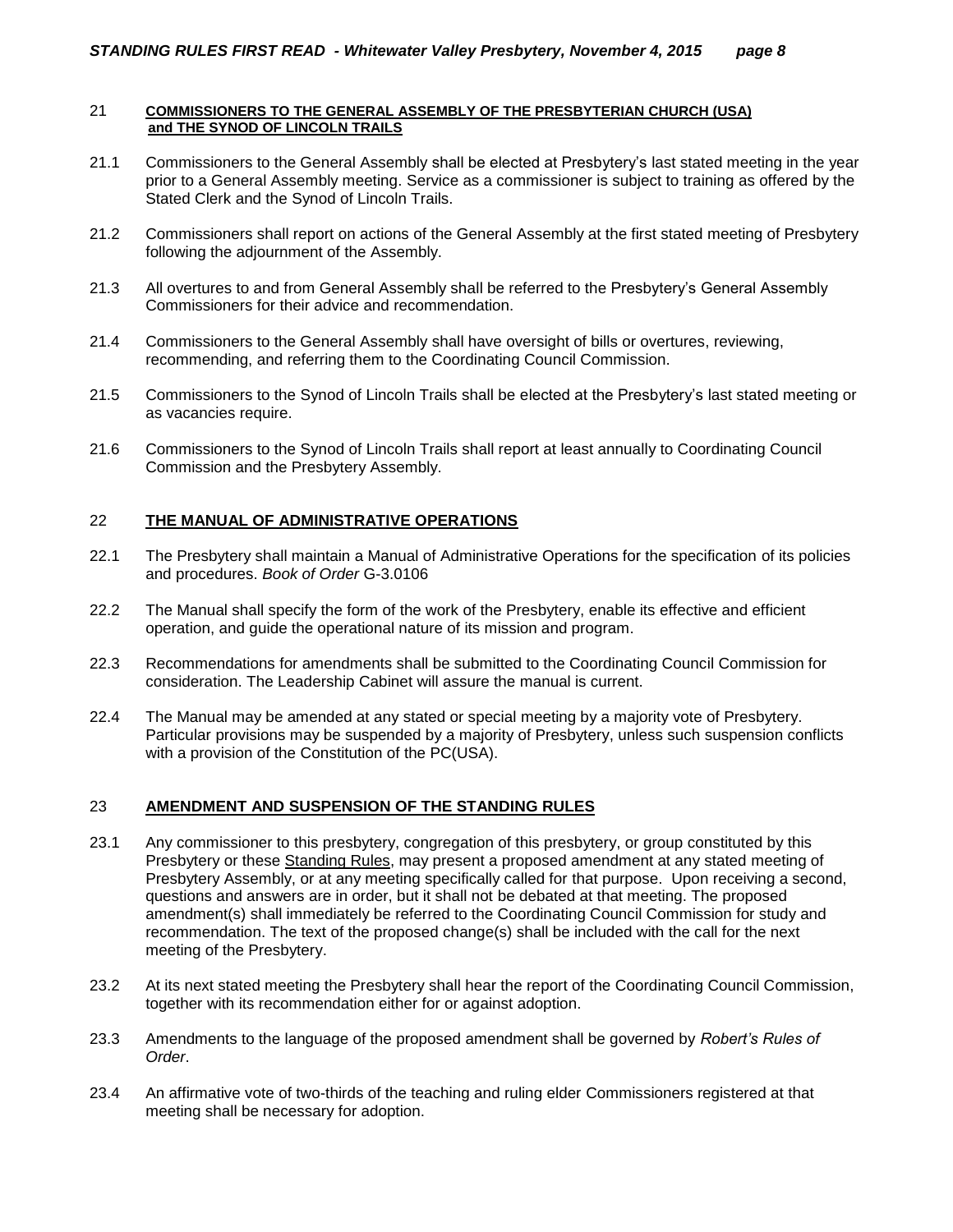#### 24 **SUSPENSION OF STANDING RULES**

- 24.1 Any of these Standing Rules except this one may be suspended for a particular purpose stated in the motion at any meeting of the Presbytery Assembly by an affirmative vote of two-thirds of the commissioners registered at that meeting.
- 24.2 Presbytery may suspend two readings of proposed amendments to the Standing Rules only if such action is proposed by the Coordinating Council Commission and the motion to suspend the second reading is approved by three-fourths of those registered at that Presbytery meeting.

#### 25 **REVIEW OF THE STANDING RULES**

25.1 There shall be complete review and evaluation of these Standing Rules every five years. The review shall be the responsibility of the Coordinating Council Commission with a report of the review, and any actions required, submitted to the Presbytery.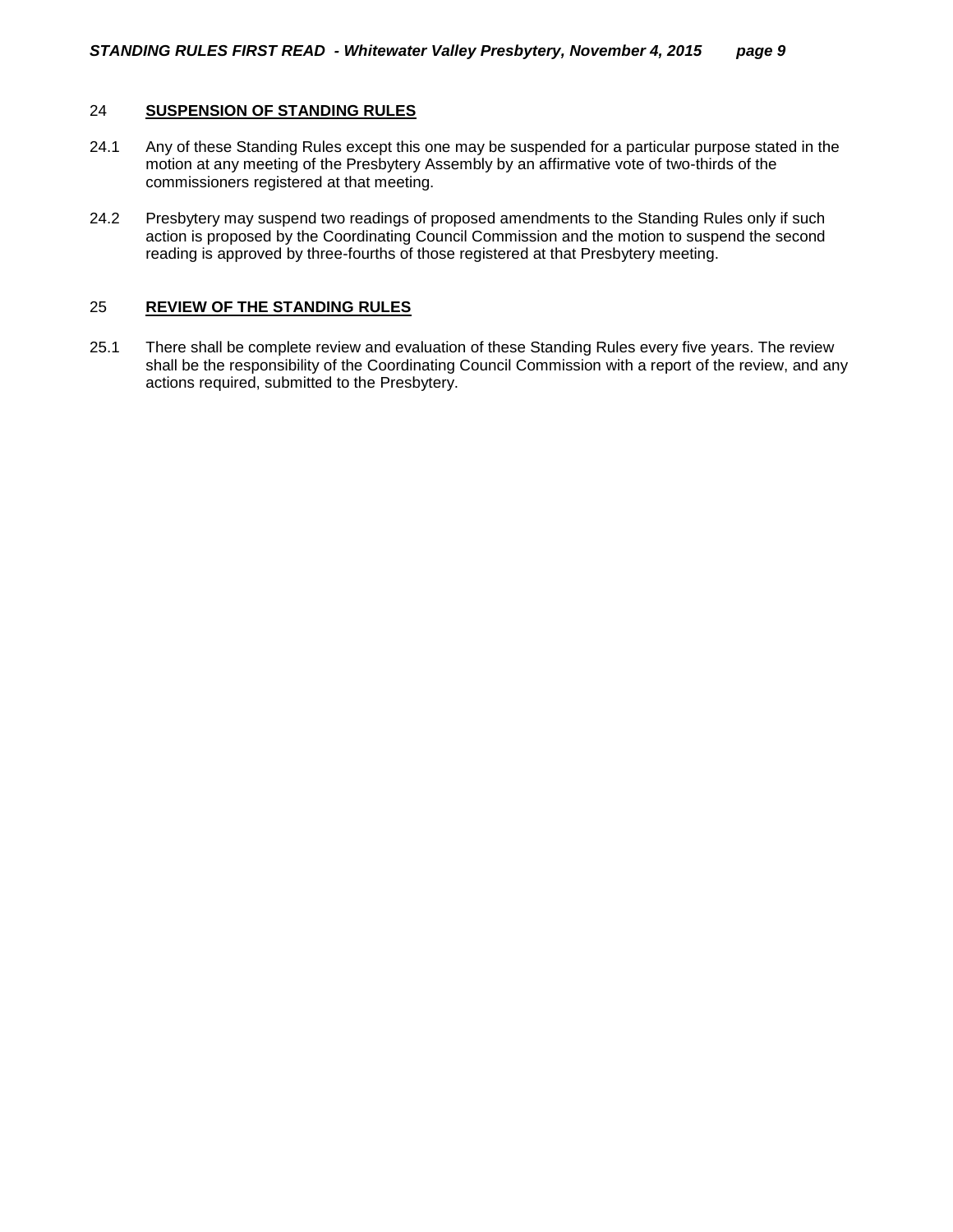*CURRENT STANDING RULES CROSS REFERENCE FOR COMPARISON TO STANDING RULES FIRST READ Nov. 4, 2015*

# **STANDING RULES**

**PRESBYTERY OF WHITEWATER VALLEY**

Revised and Approved

June, 2009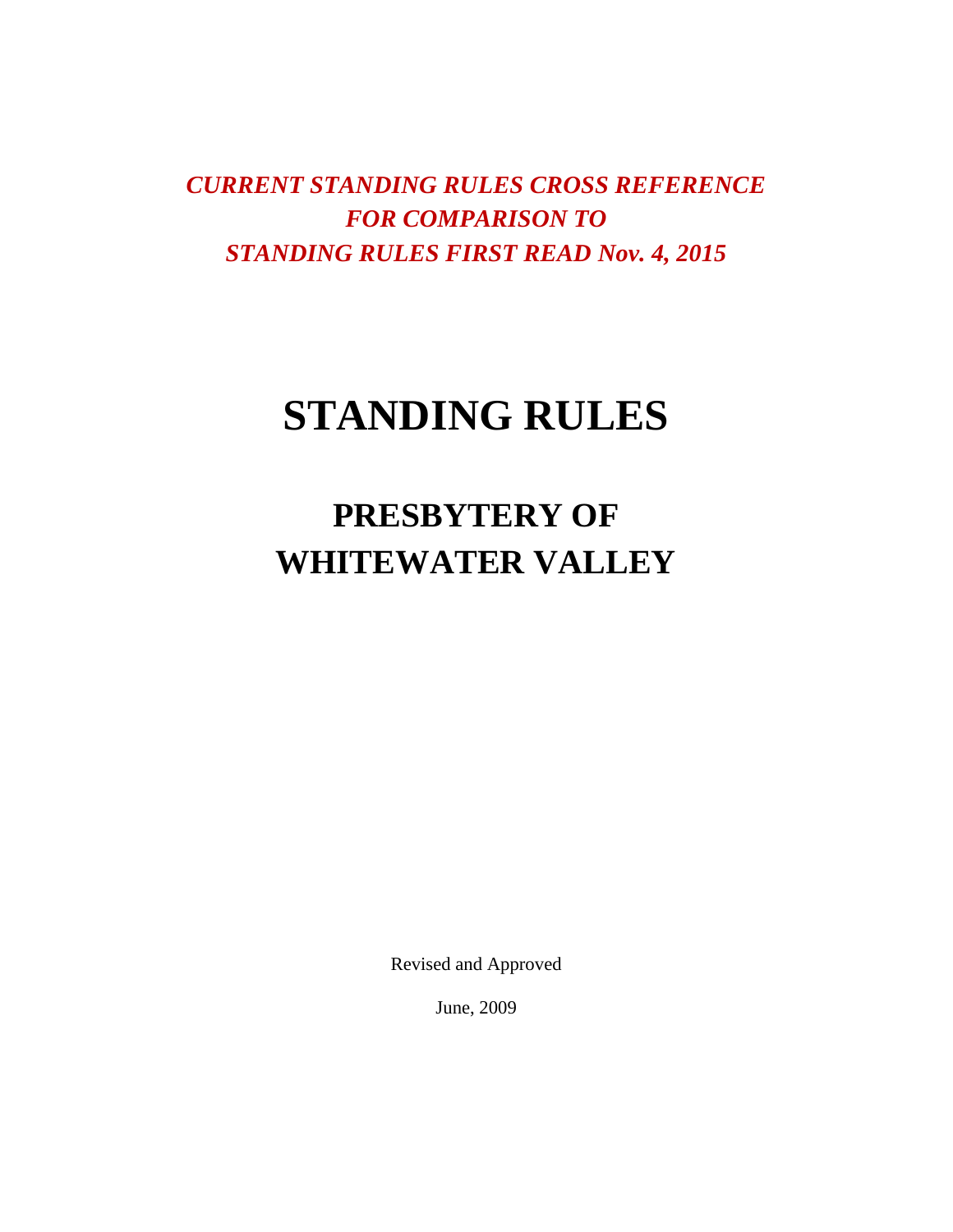# **STANDING RULES INDEX ALL HEADINGS AND NUMBERING REVISED**

|                                |                                                              | <b>PAGE</b> |  |  |
|--------------------------------|--------------------------------------------------------------|-------------|--|--|
|                                | <b>ARTICLE I - GENERAL PROVISIONS</b>                        | 2           |  |  |
| $A - C$ .                      | Document, Creation, Counties of Whitewater Valley            |             |  |  |
| D.                             | Members of Presbytery                                        |             |  |  |
| Ε.                             | Priorities of Presbytery                                     |             |  |  |
| <b>ARTICLE II - MEETINGS</b>   |                                                              | 3           |  |  |
| <u> ARTICLE III – OFFICERS</u> |                                                              | $3-4$       |  |  |
|                                | Moderator<br>1.                                              | 3           |  |  |
|                                | $\overline{2}$ .<br>Vice Moderator                           | 3           |  |  |
|                                | 3.<br><b>Stated Clerk</b>                                    | 3           |  |  |
|                                | 4.<br><b>Recording Clerk</b>                                 | 3           |  |  |
|                                | 5.<br>Treasurer                                              | 3           |  |  |
|                                | 6.<br><b>Board of Directors</b>                              | 4           |  |  |
| <b>ARTICLE IV - STAFF</b>      |                                                              | 4           |  |  |
|                                | <b>ARTICLE V - THE COORDINATING COUNCIL</b>                  | $4 - 5$     |  |  |
| A.                             | <b>Voting Members</b>                                        | 4           |  |  |
| B.                             | Ex-Officio                                                   |             |  |  |
| C.                             | Duties                                                       |             |  |  |
| D.                             | Meetings                                                     |             |  |  |
| $E_{\cdot}$                    | Quorum                                                       |             |  |  |
| $F_{\cdot}$                    | Executive Committee of the Coordinating Council              |             |  |  |
| G.                             | Policy Manual                                                |             |  |  |
|                                | <b>ARTICLE VI - ADMINISTRATION</b>                           | 6           |  |  |
|                                | <b>Personnel Committee</b><br>1.                             | 6           |  |  |
|                                | 2.<br><b>Session Records Review Committee</b>                | 6           |  |  |
|                                | 3.<br><b>Finance Committee</b>                               | 6           |  |  |
|                                | 4.<br><b>Bills and Overtures</b>                             | 6           |  |  |
|                                | 5.<br><b>Board of Directors</b>                              | 6           |  |  |
| <b>ARTICLE VII - MISSION</b>   |                                                              | 7           |  |  |
|                                | <u> ARTICLE VIII – ECCLESIASTICAL COMMITTEES</u>             | 7-8         |  |  |
| А.                             | Committee on Ministry (COM)                                  | 7           |  |  |
| <b>B.</b>                      | Committee on Preparation for Ministry (CPM)                  |             |  |  |
| C.                             | Committee on Nominations and Representation                  |             |  |  |
|                                | <b>ARTICLE IX - COMMISSIONERS TO HIGHER GOVERNING BODIES</b> | 8           |  |  |
|                                | <u> ARTICLE X – AMENDMENTS</u>                               | 8           |  |  |
|                                | <b>ARTICLE XI - SUSPENSION OF STANDING RULES</b>             | 8           |  |  |
|                                |                                                              |             |  |  |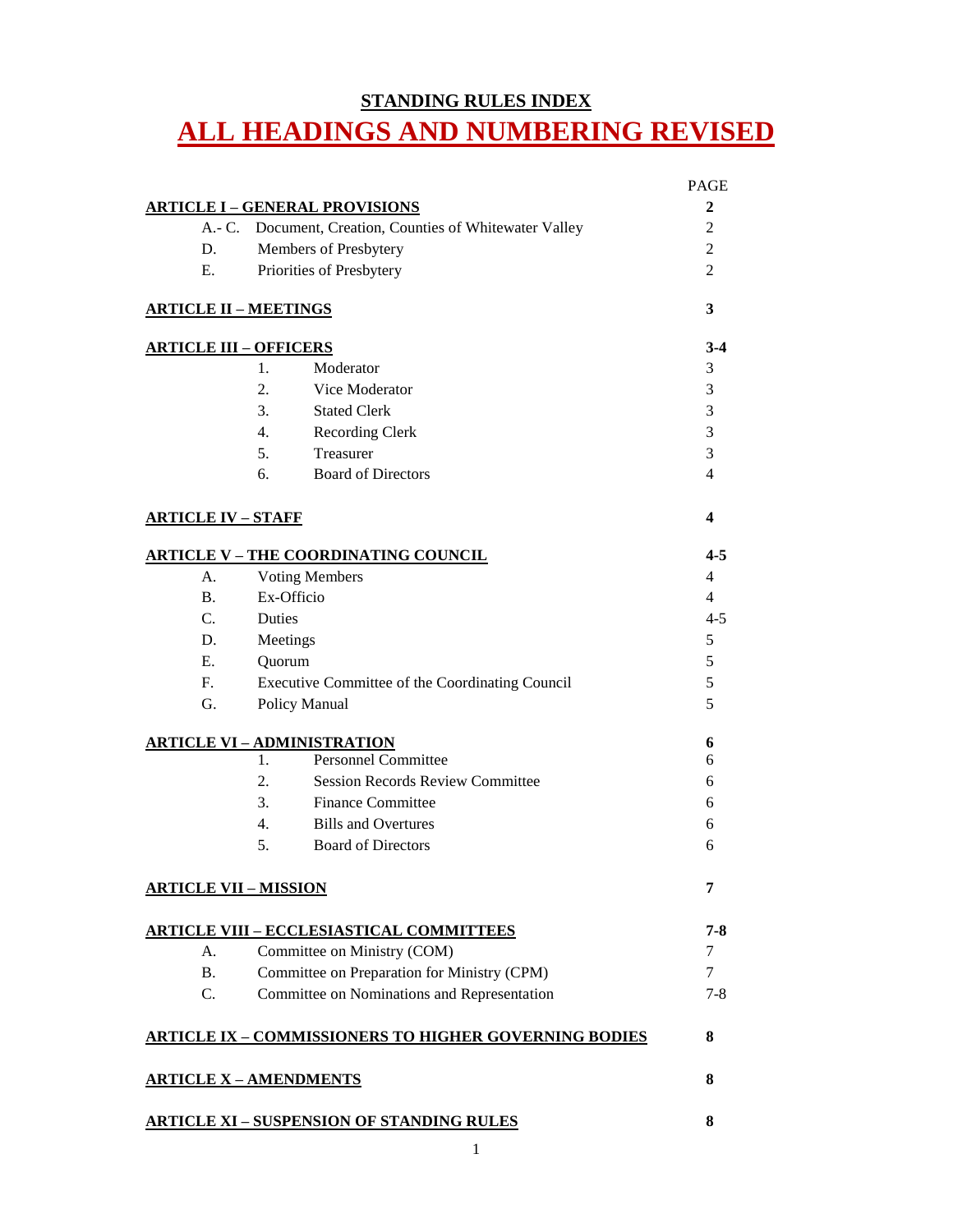# *ADDED STATEMENT OF MISSION SECTION 1*

## **STANDING RULES PRESBYTERY OF WHITEWATER VALLEY**

# **ARTICLE I - GENERAL PROVISIONS –** *REVISED SECTION 2*

- A. This document shall be known as the Standing Rules of the Presbytery of Whitewater Valley of the Presbyterian Church (U.S.A.). *2.1*
- **B.** These Standing Rules are created by the action of the Presbytery of Whitewater Valley as authorized by the Constitution of the Presbyterian Church (U.S.A.). Should any provision of the Standing Rules be in conflict with that Constitution, the Constitution shall prevail. It is the purpose and intent of these Standing Rules to avoid repetition of the provisions of the Constitution, and to provide such additional governance as may be required or appropriate. The Presbytery may delegate any power permitted by the Constitution. *2.3*

The meetings of the Presbytery and its related organizations shall be conducted in accordance with *Robert's Rules of Order, Newly Revised* except in those cases where the Constitution or these Standing Rules provide otherwise. (G-9.0302)

C. The Presbytery shall include all particular churches of the Presbyterian Church (U.S.A.) within the following counties of the State of Indiana: *2.4*

| Adams            | Franklin  | Jay      | Shelby |
|------------------|-----------|----------|--------|
| Allen            | Grant     | Johnson  | Tipton |
| <b>Blackford</b> | Hamilton  | Madison  | Union  |
| Decatur          | Hancock   | Marion   | Wayne  |
| Delaware         | Hendricks | Randolph | Wells  |
| Fayette          | Henry     | Rush     |        |

- 1. And the Zionsville Presbyterian Church within Boone County as of January 1, 1999 per General Assembly action in 1998.
- 2. All organizations, committees, and governing units of the Presbytery shall seek (wherever practical, feasible, and appropriate) geographic diversity from within the Presbytery.

### D. Members of Presbytery: *SECTION 3*

- 1. Membership shall be as provided for in the Constitution (G-11.0101) *3.1.*
- 2. Sessions shall elect commissioners on an annual basis. *3.3*
- 3. Elder members of the Coordinating Council shall be at-large commissioners to Presbytery.
- 4. The members of the Coordinating Council and members of the Board of Directors elected by the Council shall constitute the membership of the Corporation of the Presbytery of Whitewater Valley, Inc.

E.Priorities of Presbytery. The Coordinating Council shall engage the Presbytery once every three years in the process of defining three major priorities for Presbytery. These priorities shall guide the Coordinating Council in defining programmatic and mission emphases during that period. *SECTION 10.1*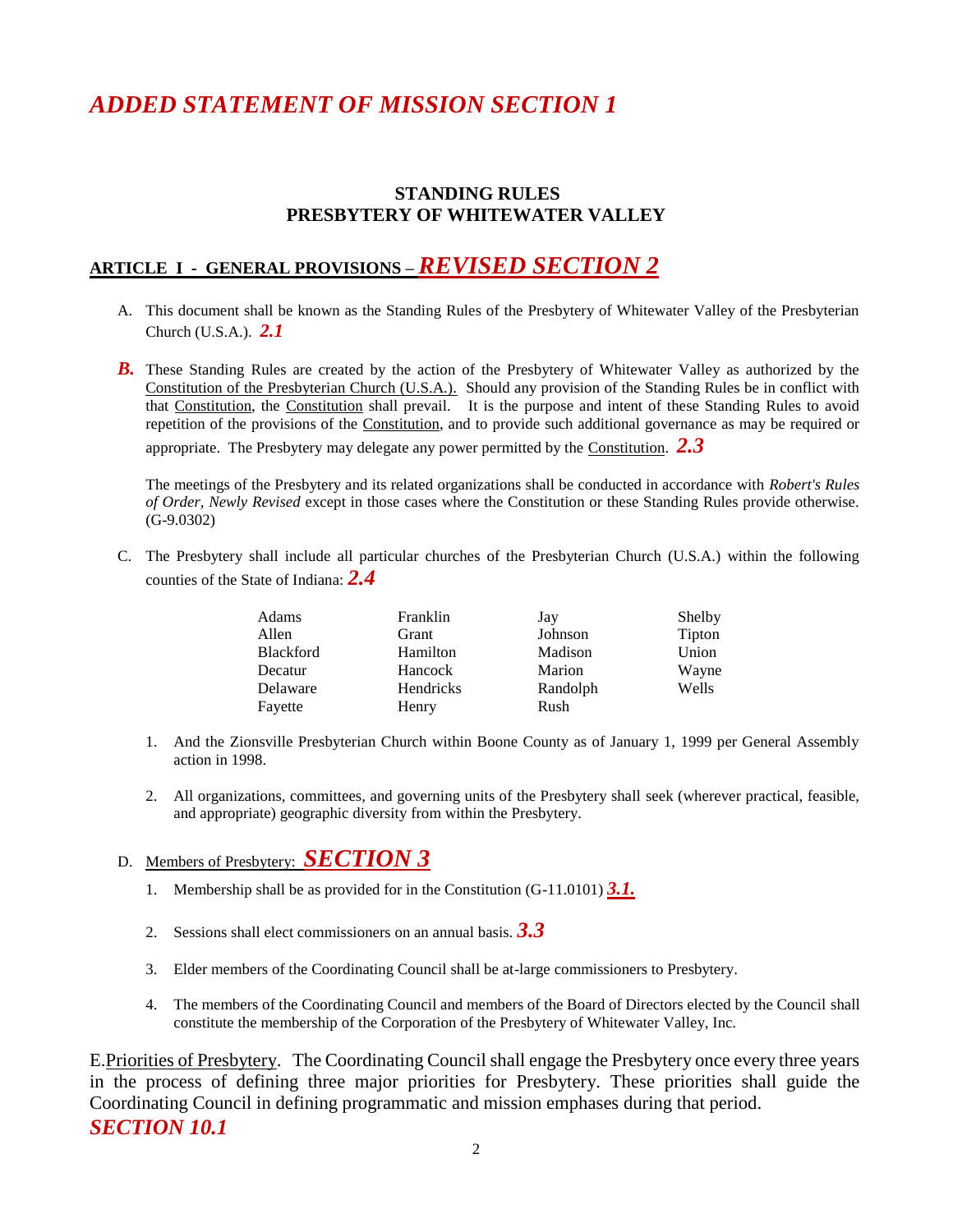# **ARTICLE II - MEETINGS –** *SECTION 4*

- A. By September 30<sup>th</sup> of each year, the Presbytery shall establish the dates, times, and places for stated meetings of Presbytery during the coming year. Details of, and docket for, Presbytery meetings shall be determined by the Coordinating Council (or its designated representatives) and the Stated Clerk. There shall be at least four stated meetings per year. *4.2 4.4. 4.6*
- B. Special Meetings may be called according to the provisions of the *Book of Order* or by the Coordinating Council in a manner consistent with G-11.0201. *4.4*
- C. A member of Presbytery is either present at a meeting or absent. *4.7*
- D. A quorum for meetings of Presbytery shall be 10% of the minister commissioners and 10% of the elder Commissioners. *4.3.1*
- E. Certified Christian Educators who are ordained as elders shall have the privilege of the floor with voice and not vote and the meeting attendance record shall include registration of Certified Christian Educators.

# **ARTICLE III - OFFICERS –***SECTION 5*

The officers of the Presbytery shall be minister of the Word and Sacrament, elders or commissioned lay pastors in active service. The guidelines of diversity and inclusiveness (G-4.0400) shall be followed in the selection of nominees for the office. The terms of office will begin upon their installation, ordinarily the last stated Presbytery meeting of the calendar year.

1. Moderator *5.4*

The term shall be for one year during which the Moderator shall perform the duties of office as set forth in the *Book of Order*.

2. Vice Moderator **5.5**

The Vice Moderator shall be the moderator elect during the one year term, during which time the vice moderator shall prepare for the office of moderator by being trained in the skills of parliamentary procedure, the polity of the Presbyterian Church (U.S.A., and the organizational functions of the Presbytery. The vice moderator shall preside at presbytery meetings as moderator in the absence of the moderator.

3. Stated Clerk **5.6**

The duties shall be those indicated in the Constitution of the Presbyterian Church (USA), the Standing Rules and the Presbytery-approved position description. The Presbytery shall elect the Stated Clerk for a three-year term and the Stated Clerk may be re-elected for additional terms at Presbytery's pleasure. The Stated Clerk may appoint one or more assistants as needed.

- 4. Recording Clerk: The recording clerk shall be elected by the presbytery and the term shall be recommended by the Personnel Committee. The recording clerk will present a draft of the presbytery minutes to the Stated Clerk within 30 days of a presbytery meeting, make necessary edits, and present a second draft to the Stated Clerk within 45 days of the meeting.
- 5. Treasurer **5.7**

The Presbytery treasurer is elected annually by the Presbytery.

The Treasurer shall be responsible for seeing that an accurate record is kept of all income and disbursements, that all bills are paid in a timely fashion once authorized by a properly-executed voucher, and for submitting timely financial reports to the Presbytery. In consultation and by invitation of the executive presbyter, the treasurer (or the treasurer's appointed representative) may serve as ex-officio staff to the Board of Directors and the Finance Committee.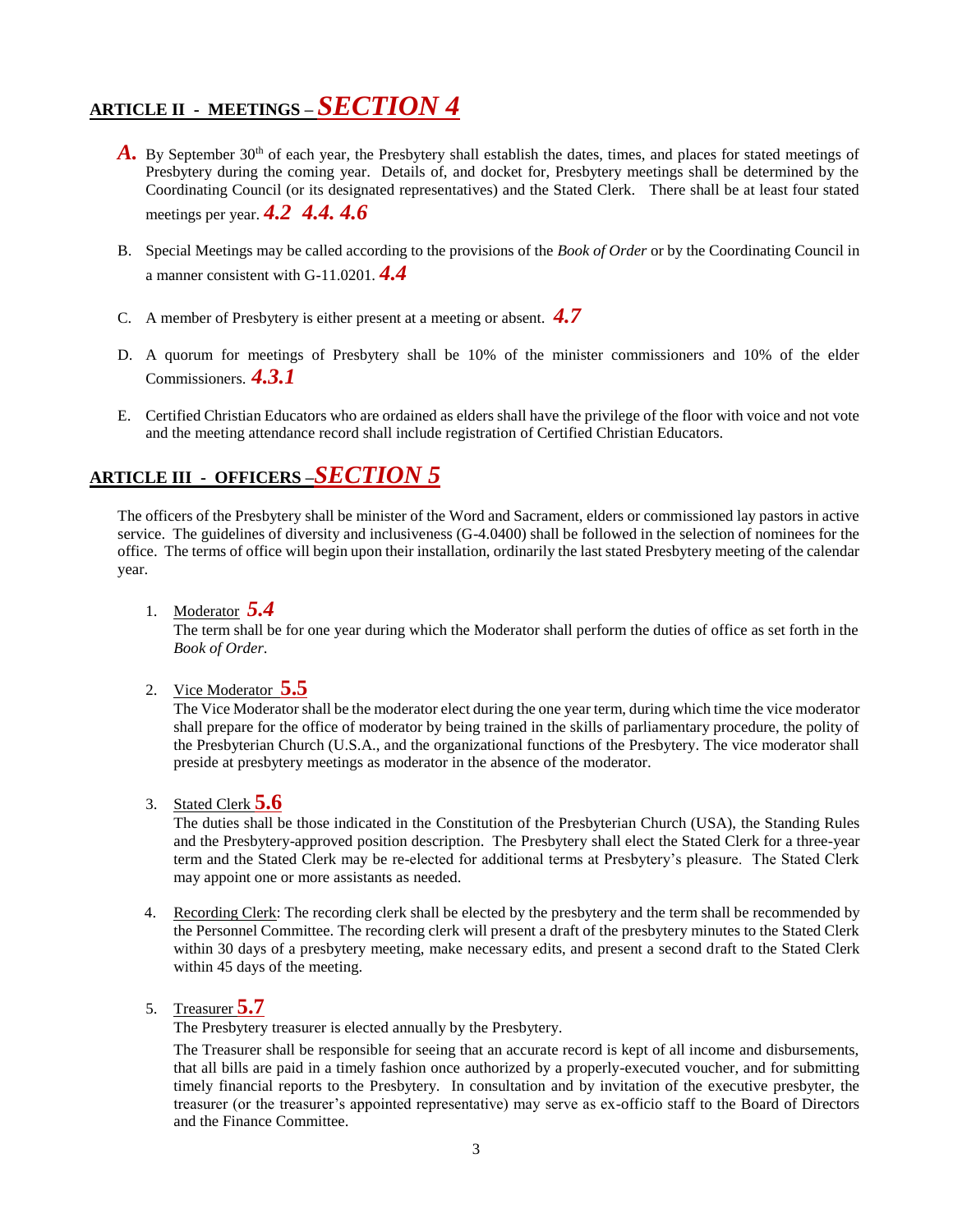The Presbytery may contract for additional financial management personnel and resources. The Coordinating Council shall determine such need, create a position description, establish compensation and, through the Personnel Committee, employ/terminate an individual to fulfill this position.

6. Board of Directors

# *INCLUDED SECTION 8 – COMMISSIONS OF PRESBYTERY 9.*

The Board of Directors shall consist of six members. Two of the members shall be members of the Coordinating Council and four shall be members at-large nominated by the Nominating Committee and elected by the Presbytery at the December stated meeting of the Presbytery. The Board of Directors shall annually, at its first meeting of the calendar year, elect a President and a Vice President, At-Large members shall become members of the Corporation but not of the Council At large directors shall be elected for staggered four year terms and are not eligible for reelection. The board shall elect from its membership a secretary of the corporation who will work in consultation with the stated clerk. The secretary of the Board of Directors may direct the stated clerk of the presbytery to serve in her/his stead or in her/his absence.

*The Executive Presbyter, Treasurer and Presbytery Administrator shall serve as ex-officio of the Board of Directors with the Executive Presbyter being the initial and primary staff contact when questions of process or advisement are sought.* 

# **ARTICLE IV - STAFF** *SECTIONS 6 & 15.1*

The Personnel Committee shall recommend to the Presbytery, through the Coordinating Council, the need for specific administrative, executive and contract staff positions. They shall present a staffing rationale and a position description. When approved by the presbytery, these positions shall continue until the Personnel Committee recommends elimination of the position.

Temporary Contract Staff positions may be created by the Coordinating Council's Executive Committee and/or the Personnel Committee. Staff positions will be recommended to and approved by the Coordinating Council.

### **ARTICLE V - THE COORDINATING COUNCIL**

# *SECTIONS 8 & 10*

The Coordinating Council shall evaluate its organizational structure and effectiveness and have the authority to change the composition of the Council, its sub-units and membership size. The organizational changes shall be reported to Presbytery.

- A. The voting members of Council shall be the following:
	- 1. Council Moderator, whose term is one year
	- 2. Council Vice Moderator who serves a one-year term then succeeds the Council Moderator
	- 3. Presbytery Moderator
	- 4. Presbytery Vice Moderator
	- 5. 24 members of the Council that will include the moderator of the Finance Committee. (TERMS TO BE INSERTED: SAME AS CURRENT)

#### B. Ex-Officio

- 1. Executive Presbyter
- 2. Associate Executive Presbyter
- 3. Stated Clerk
- 4. Administrator
- 5. Treasurer
- 6. Moderators of ecclesiastical committees or designees.
- C. Duties of the Coordinating Council shall have all powers provided by the *Book of Order*. The Coordinating Council shall have the following additional duties, functions and powers: *SECTON 10*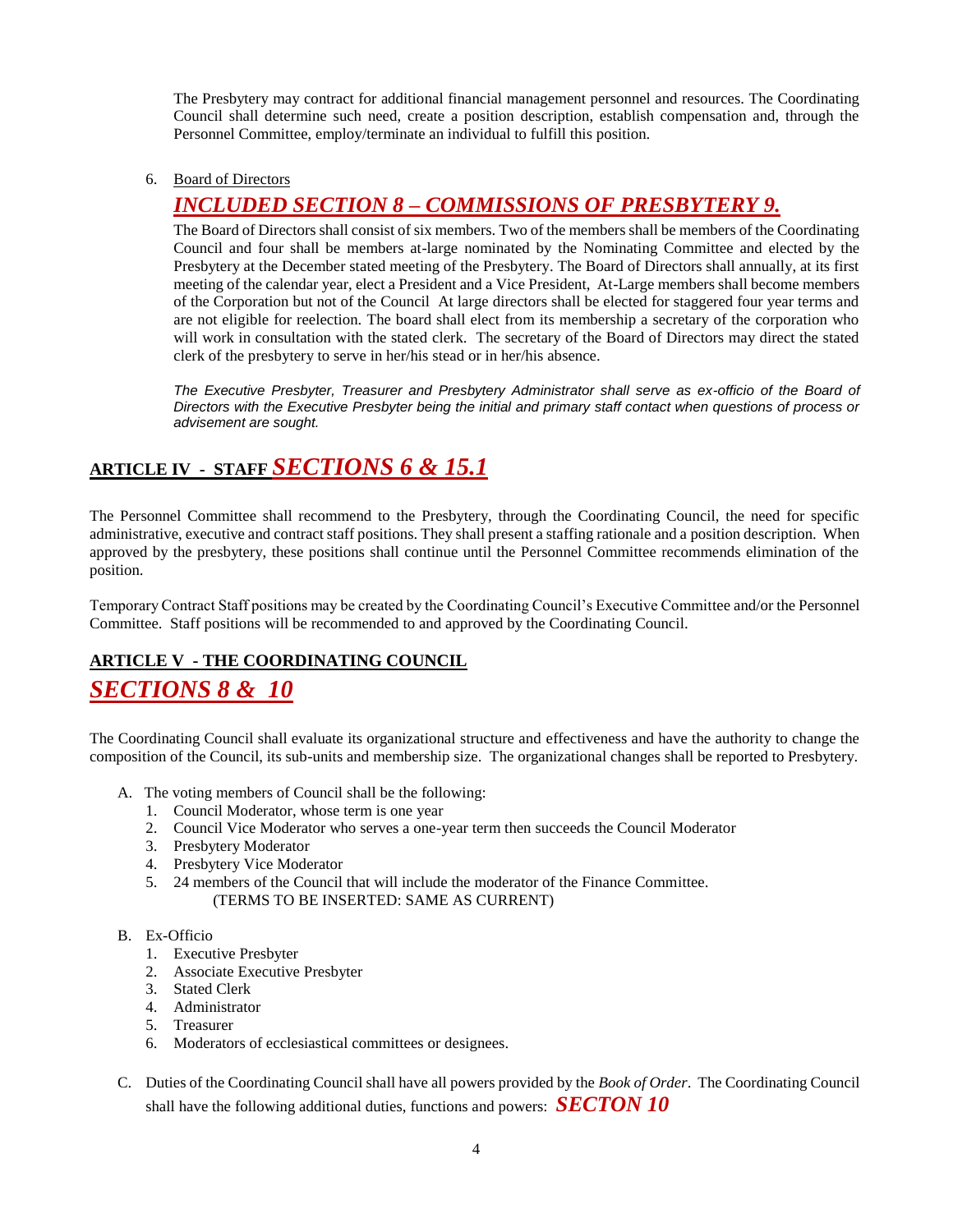- 1. Referred Business *Section 10.3* To consider and act upon business as referred to it by the Presbytery.
- 2. Meetings Section *Section 10.3* To meet at times and places designated in an annual schedule recommended by the Executive Committee or for special meetings as determined by the Executive Committee.
- 3. General Oversight *Section 10.1* To have general oversight of the programmatic, fiduciary and mission work of the Presbytery.
- 4. Recommendations *Section 10* To submit recommendations to Presbytery on matters requiring the Presbytery's attention.
- 5. Budget Recommendations *SECTIONS 10.1 15.1 16*

To present to the stated meeting of Presbytery a per capita budget for the following calendar year, the rate of per capita apportionment required to support it, and a Presbytery mission budget for the following year to be supported by voluntary giving by each church.

6. Session Records *SECTION 15.1 & 19*

To assure the annual examination of session records by the Session Records Committee and their approval by Presbytery

7. Service Teams *SECTIONS 15.2 & 20*

 To establish and dissolve teams, task forces, partnerships, and committees that fulfill the presbytery's priorities, responsibilities and goals as determined by the Presbytery

- 8. Nominate the Nominating Committee *SECTION 15.1 & 15.5* To nominate members for the Nominating Committee of Presbytery.
- 9. Approve the Presbytery Minutes *SECTION 10.3*

### D. Meetings *SECTION 10.3*

The Coordinating Council shall meet at least four times each year.

#### E. Quorum *SECTION 8.2*

A quorum for meetings of the Coordinating Council shall be eight members.

# F. Executive Committee of the Coordinating Council *NEW SECTION 7 – Leadership Cabinet*

- 1. The Executive Committee of the Coordinating Council shall consist of Moderator and Vice Moderator of Council, the Moderator and Vice Moderator of Presbytery, the Executive Presbyter, Associate Executive Presbyter and Stated Clerk. The Treasurer and Administrator will be ex- officio.
- 2. The Executive Committee shall meet at the call of any three members of the Executive Committee. It shall expedite the work of the Presbytery and Coordinating Council, and act on behalf of the coordinating council when a Coordinating Council meeting is not expedient. Decisions made or actions taken shall be reported at the next Council meeting.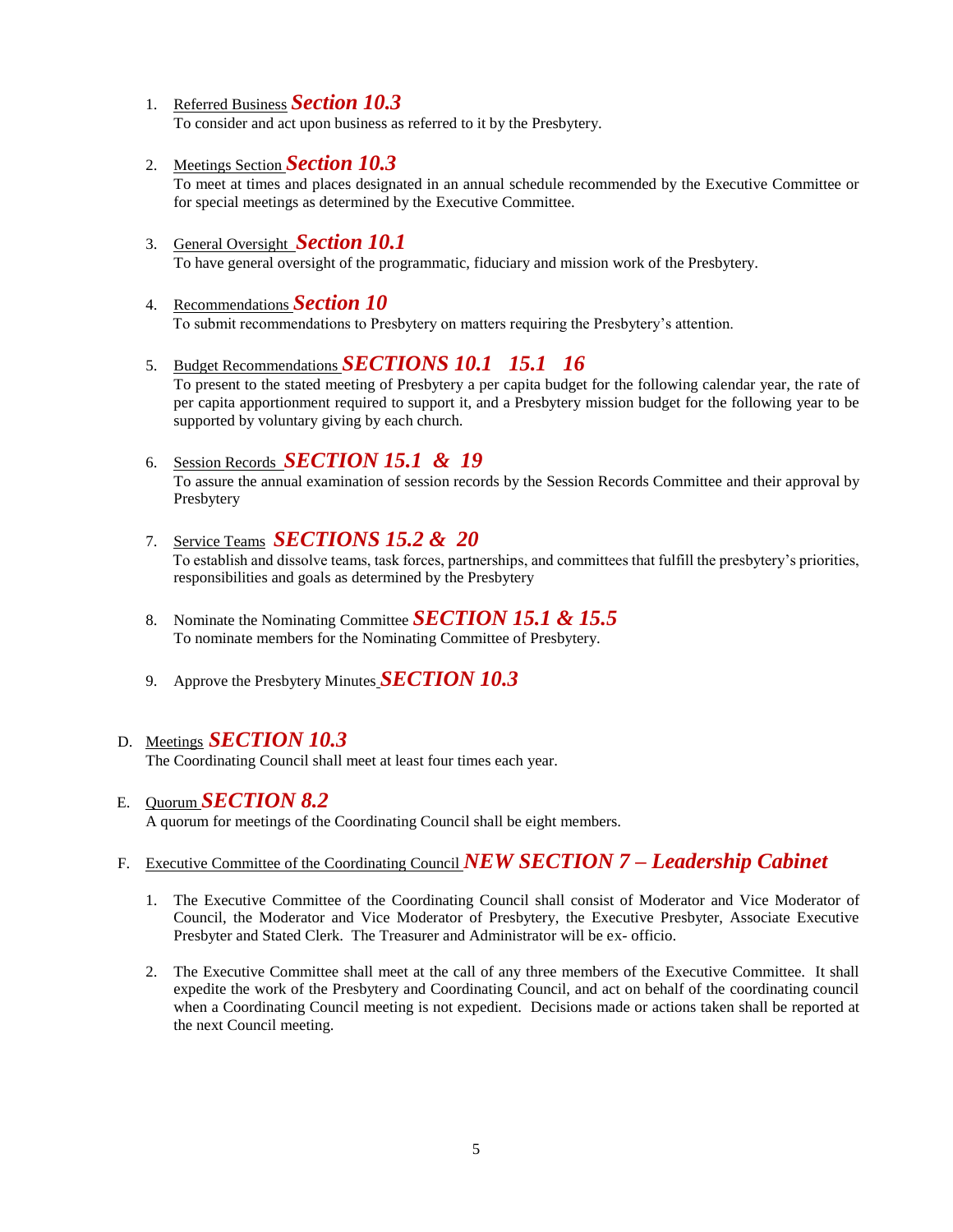# Judicial Matters **THIS WILL BE INCLUDED AND DEFINED IN** *MANUAL OF ADMINISTRATIVE OPERATIONS FOLLOWING*

- a. In the event Presbytery becomes a respondent or complainant in a remedial case, the Moderator of Presbytery and the Moderator of Coordinating Council shall nominate persons for the committee of counsel (D-6.0302). The Coordinating Council or its Executive Committee shall elect them on behalf of the Presbytery.
- b. In the event that an accusation is filed against a minister member of the Presbytery, the Moderator of Presbytery and the Moderator of Coordinating Council shall nominate persons for an investigating committee (D-10.0201). The Coordinating Council or its Executive Committee shall elect them on behalf of the Presbytery.
- 3. Administrative Commissions are elected by the Presbytery. The Executive Committee of the Coordinating Council, in consultation with the Stated Clerk, may nominate persons to an administrative commission. The nominees shall be elected at the next Stated Meeting of the Presbytery along with the approval of the Administrative Commission's scope of Powers (G-90502). *SECTIONS 8 & 14*

#### G. Policy Manual *SECTION 22*

The Coordinating Council shall maintain a Presbytery Policy Manual which shall include all policies established committees and approved by the Coordinating Council. The Stated Clerk shall keep such manual current.

# **ARTICLE VI – ADMINISTRATION INCLUDED IN VARIOUS REVISED SECTIONS**

The Coordinating Council shall oversee all administrative responsibilities of the Presbytery.

### 1. Personnel Committee *SECTION 15 – COMMITTEES OF THE PRESBYTERY*

- a. The Personnel Committee shall consist of two members of Council and four classes of one member each. The moderator and vice moderator must be a member of Coordinating Council.
- b. The Personnel Committee shall review, recommend to Coordinating Council, and implement all personnel and administrative policies pertaining to the employees of the Presbytery.
- c. The Personnel Committee shall maintain the Personnel Policies of the Presbytery, recommending changes to the Coordinating Council for the Council's approval.
- 2. Session Records Review Committee *SECTION 15 – COMMITTEES OF THE PRESBYTERY*

The Session Records Committee shall consist of two members of Council and four classes of one member each and the Chair shall be a member of the Coordinating Council. The Session Records Review Committee will be responsible for reviewing the records of the sessions of congregations within the Presbytery and for reporting on its review and recommendations of Session records to the Coordinating Council and to the Presbytery

#### 3. Finance Committee *SECTIONS 15.1 & 16*

a. The Finance Committee shall consist of two members of Council and four classes of one member each. Ex-officio members include the Executive Presbyter and Treasurer with the Executive Presbyter as the primary staff contact when questions regarding policy, process or advisement are sought.

No member of the Finance Committee shall have had a business relationship with the Presbytery during the previous four (4) years and may not have any business relationship with the Presbytery during and for four (4) years following their term of office.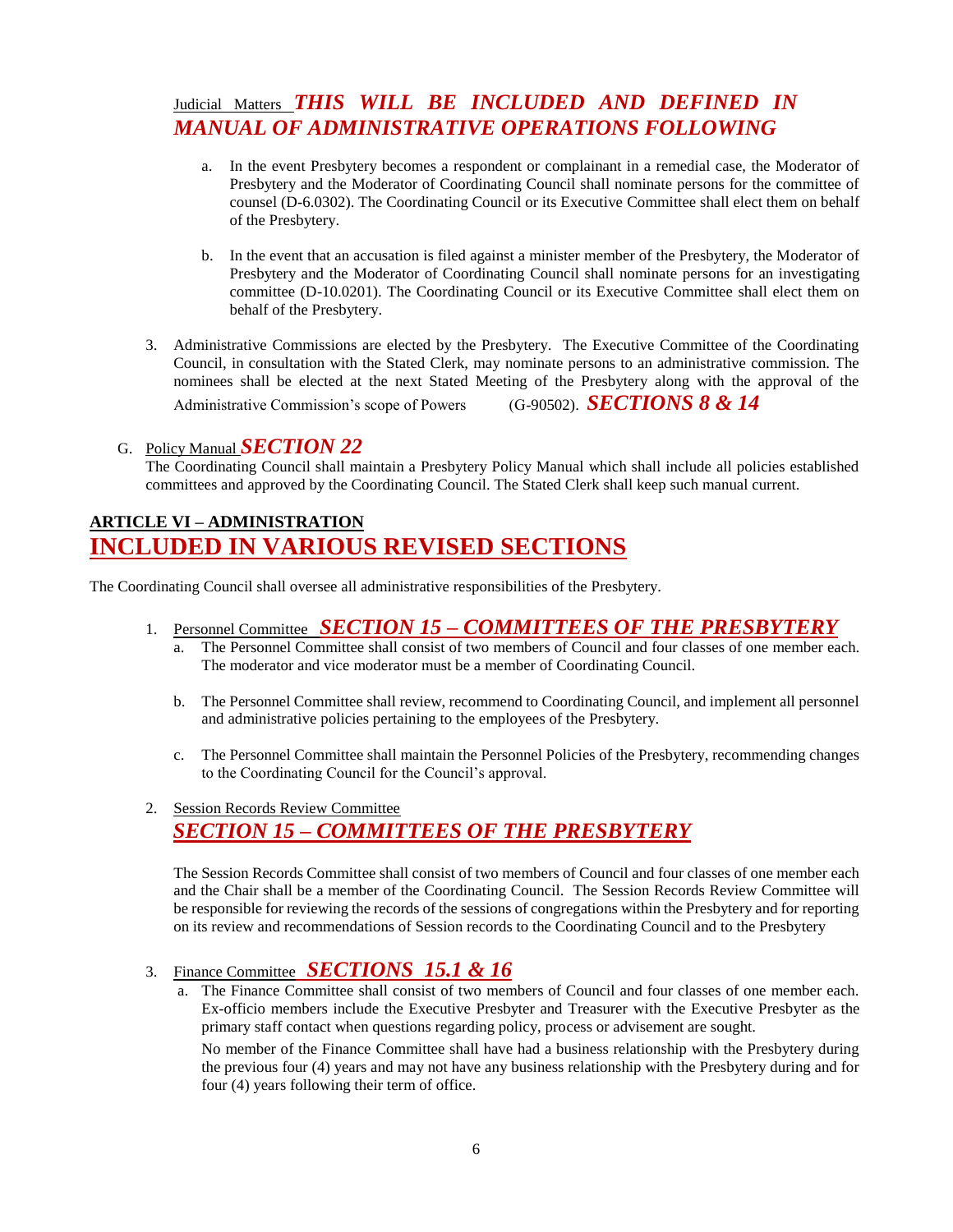- b. The Finance Committee, in consultation executive presbyter and the Coordinating Council, shall have oversight of all financial management and financial record keeping of the presbytery.
- c. The Finance Committee serves in a liaison role between the Presbytery's external auditing firm and the Presbytery's Board of Directors.
- d. Provide for an annual audit of the Presbytery's financial records.

# 4. Bills and Overtures *SECTION 21 – 21.3 & 21.4*

The Bills and Overtures Committee members are the elected General Assembly Commissioners from the most recent General Assembly. Their duties, in consultation with the stated clerk, are to review the general assembly amendments with the Presbytery body. The Bills and Overtures Committee may also recommend Presbytery overtures to the General Assembly.

### 5. Board of Directors *SECTIONS 8 & 9*

The Board of Directors is a body of the Coordinating Council and its membership is defined in Article III.6.

Duties of the Board of Directors shall be:

- a. To maintain the Corporation of the Whitewater Valley Presbytery under the laws of the State of Indiana;
- b. To hold title to all property of Presbytery and to serve as agent for receiving and disposing of property (including enforcement of G-8.0201);
- c. To be the official agent of Presbytery in all corporate matters;
- d. To examine, and make recommendations regarding all legal transactions where Presbytery approval is required.

# **ARTICLE VII – MISSION** *SECTIONS 10 & 10.1*

The Coordinating Council shall facilitate the Presbytery's mission, program and strategic planning.

1. Mission Partnerships

Congregations, clusters of congregations, or ecumenical clusters of congregations (involving at least one congregation of this Presbytery), may apply to the Presbytery for a "partnership". Partnerships may involve ecclesiastical, financial, leadership, or other forms of support by the Presbytery with the congregation(s) providing the initiative, people, and oversight of the actual project. Partnerships will be directly supported no more than three years.

2. Presbytery Mission

Mission undertakings will involve all (or nearly all) congregations of the Presbytery, including both for support and participation. These projects must be validated the Coordinating Council and may be funded on a year to year basis.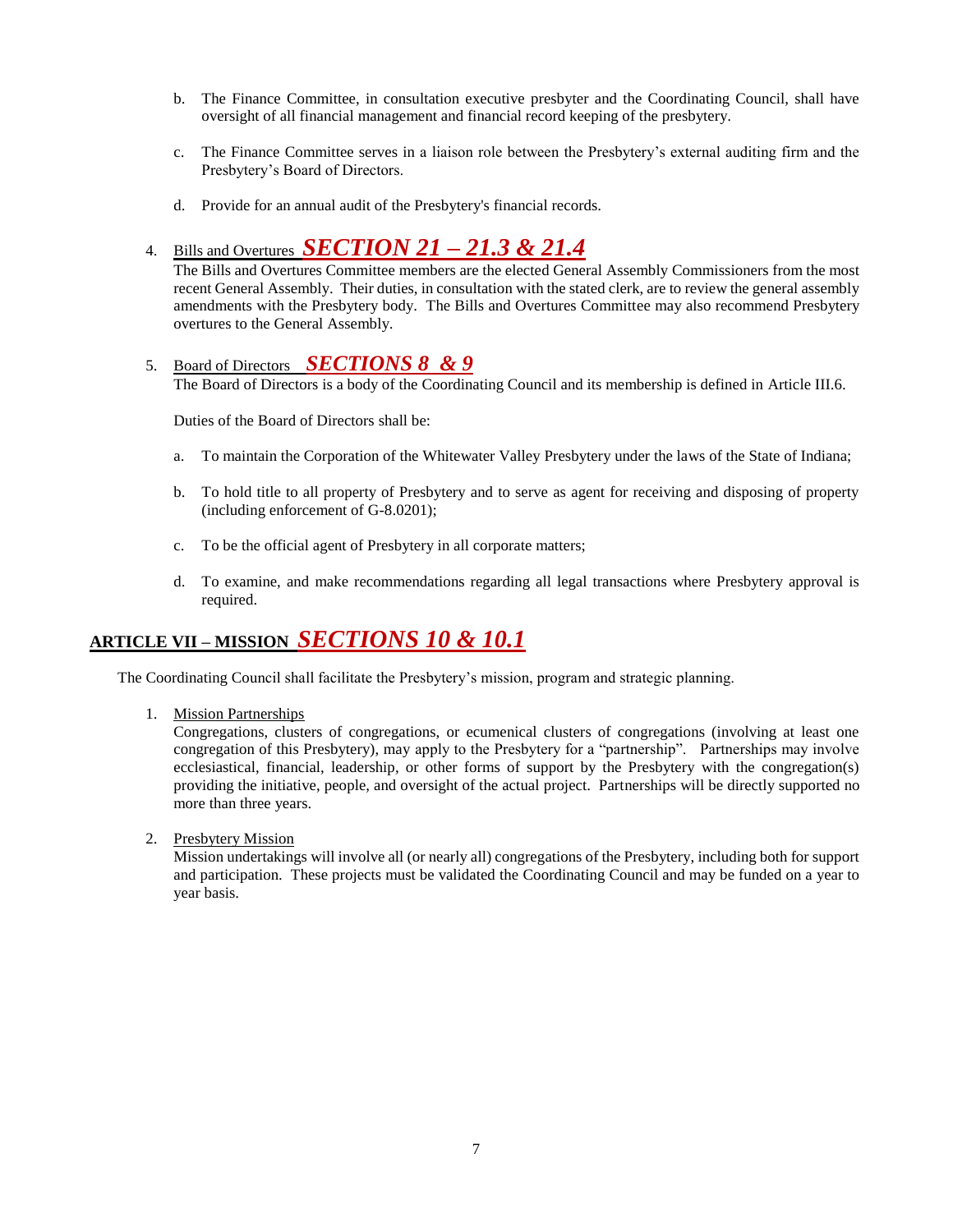# **ARTICLE VIII - ECCLESIASTICAL COMMITTEES** *INCLUDED IN VARIOUS REVISED SECTIONS 8 Commissions and 15 Committees*

Ecclesiastical Committees are those mandated by the *Book of Order*, elected by the Presbytery, and are directly accountable to Presbytery.

- A. Committee on Ministry (COM**)** Twenty-seven elected members *SECTIONS 8 & 11.*
	- 1. The Committee on Ministry shall be responsible for carrying out those responsibilities delegated to it by the *Book of Order*.
	- 2. A quorum for the Commission on Ministry shall be at least 1/3 of the members with not fewer than five elders.
	- 3. This committee shall also be responsible for the care of persons seeking certification as Certified Christian Educators in the Presbyterian Church (U.S.A.).
- B. Committee on Preparation for Ministry (CPM) 12 elected members *SECTIONS 8 & 12*
	- 1. This committee is responsible for the care of persons received as inquirers and candidates for ordination to the office of minister of the Word. The responsibilities of the committee are listed in the *Book of Order* (G-11.0103L G-14.0300 - 14.0400) and the committee is granted commission powers relating to enrolling Inquirers (G-14.0303(e).
	- 2. A quorum for the Committee on Preparation for Ministry shall be at least 1/3 of the members with not fewer than two elders.

# C. Committee on Nominations and Representation - 6 elected members  *SECTIONS 15 & 17 (Committee on Representation)*

1/3 laywomen, 1/3 laymen, 1/3 ministers PENDING RECOMMENDATION TO BE REVIEWED

- 1. This committee's membership criteria and responsibilities are listed in the *Book of Order* (G-9.0800).
- 2. All nominations shall be made at the year's final stated meeting of Presbytery, except that, when vacancies occur, nominations shall be made at the next succeeding stated meeting.
- 3. As far as is practical and possible, the committee shall nominate persons representing the diversity and the geography of Presbytery.
- 4. The Nominating Committee shall submit one name only for each office, except for commissioners to General Assembly, for which two names are to be presented for each available position. Printed biographical material in lieu of nominating speeches shall be presented for Commissioners to General Assembly and for the office of Moderator and for the office of Vice-Moderator.
- 5. Nominations from the floor are always in order, but shall include prior agreement that the individual will serve and prior arrangement for distribution of biographical material to members of Presbytery.
- 6. The Committee on Representation is the Committee on Nominations.